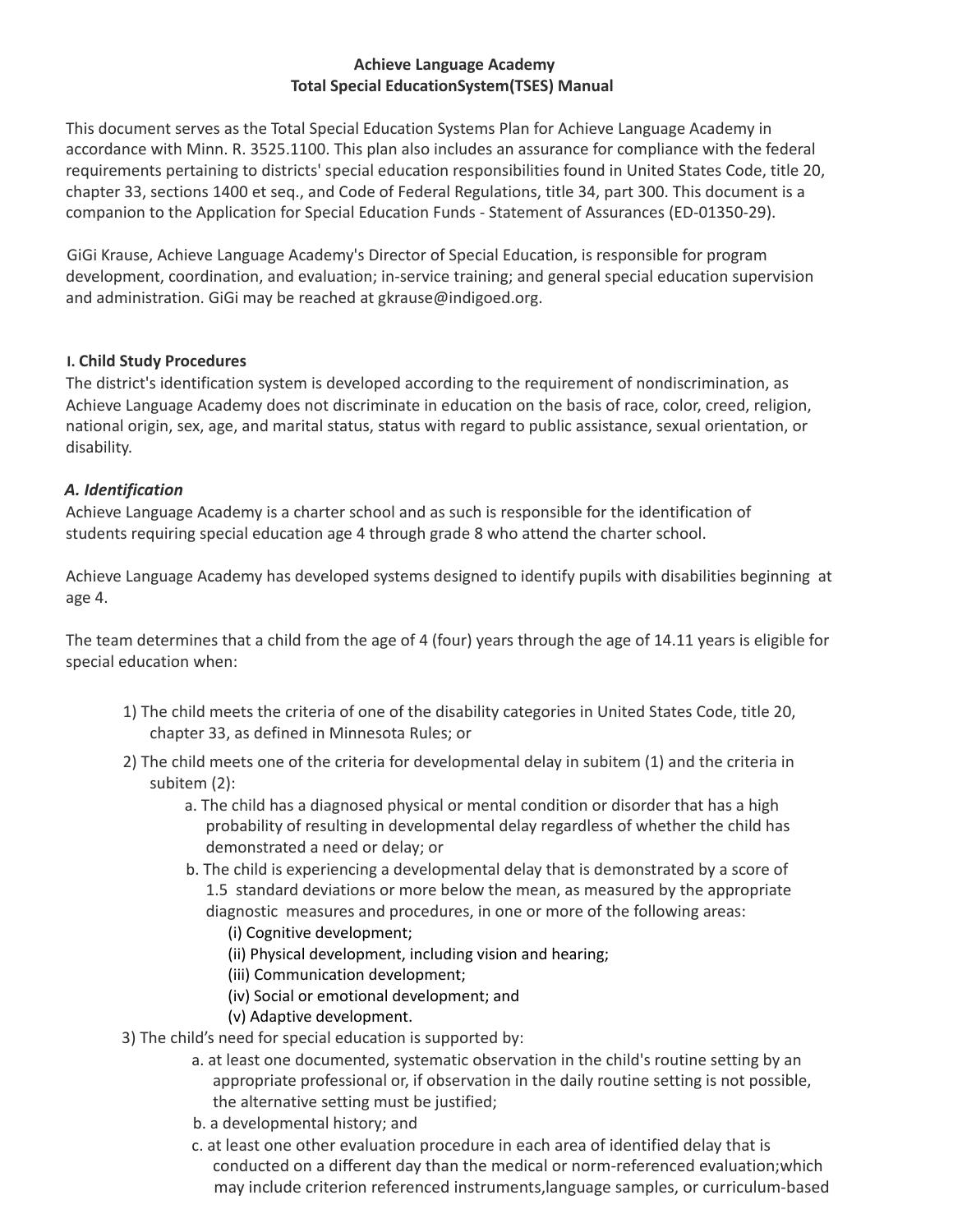measures.

Achieve Language Academy's plan for identifying a child with a specific learning disability is consistent with Minn. R. 3525.1341. Achieve Language Academy implements its interventions consistent with that plan. The plan details the specific scientific, research- based intervention (SRBI) approach, including timelines for progression through the model; any SRBI that is used, by content area; the parent notification and consent policies for participation in SRBI; procedures for ensuring fidelity of implementation; and a district staff training plan. Achieve Language Academy plan for identifying a child with a specific learning disability is attached as **Appendix A.**

## *B. Evaluation*

The team shall conduct an evaluation for special education purposes within a reasonable time not to exceed 30 school days from the date the district receives parental permission to conduct the evaluation or the expiration of the 14-calendar day parental response time in cases other than the initial evaluation, unless a conciliation conference or hearing is requested.

1. Achieve Language Academy conducts full and individual initial evaluation before the initial provision of special education and related services to a pupil. The initial evaluation shall consist of procedures to determine whether a child is a pupil with a disability that adversely affects the child's educational performance as defined in Minnesota Statutes, section 125A.02, who by reason thereof needs special education and related services, and to determine the educational needs of the pupil. The district proposing to conduct an initial evaluation to determine if the child qualifies as a pupil with a disability shall obtain an informed consent from the parent of a child before the evaluation is conducted. Parental consent for evaluation shall not be construed as consent for placement for receipt of special education and related services. The District will not override the written refusal of a parent to consent to an initial evaluation or re-evaluation.

## *C. Evaluation procedures*

Evaluations and reevaluations shall be conducted according to the following procedures:

- 1. Achieve Language Academy shall provide notice to the parents of the pupil, according to Code of Federal Regulations, title 34,sections 300.500 to 300.505, that describes any evaluation procedures the district proposes to conduct.
- 2. In conducting the evaluation, Achieve Language Academy shall:
	- a. use a variety of evaluation tools and strategies to gather relevant functional and developmental information, including information provided by the parent, that are designed to assist in determining whether the child is a pupil with a disability and the content of the pupil's individualized education program, including information related to enabling the pupil to be involved in and profess in the general curriculum, or for preschool pupils, to participate in appropriate activities;

b. not use any single procedure as the sole criterion for determining whether a child is a pupil with a disability or determining an appropriate education program for the pupil; and c. use technically sound instruments that are designed to assess the relative contribution of cognitive and behavioral factors, in addition to physical or developmental factors. 3. Achieve Language Academy Charter Schools ensures that:

- a.tests and other evaluation materials used to evaluate a child under this part are selected and administered so as not be discriminatory on a racial or cultural basis, and are provided and administered in the pupil's native language or other mode of communication, unless it is clearly not feasible to do so;
- b.materials and procedures used to evaluate a child with limited English proficiency are selected and administered to ensure that they measure the extent to which the child has a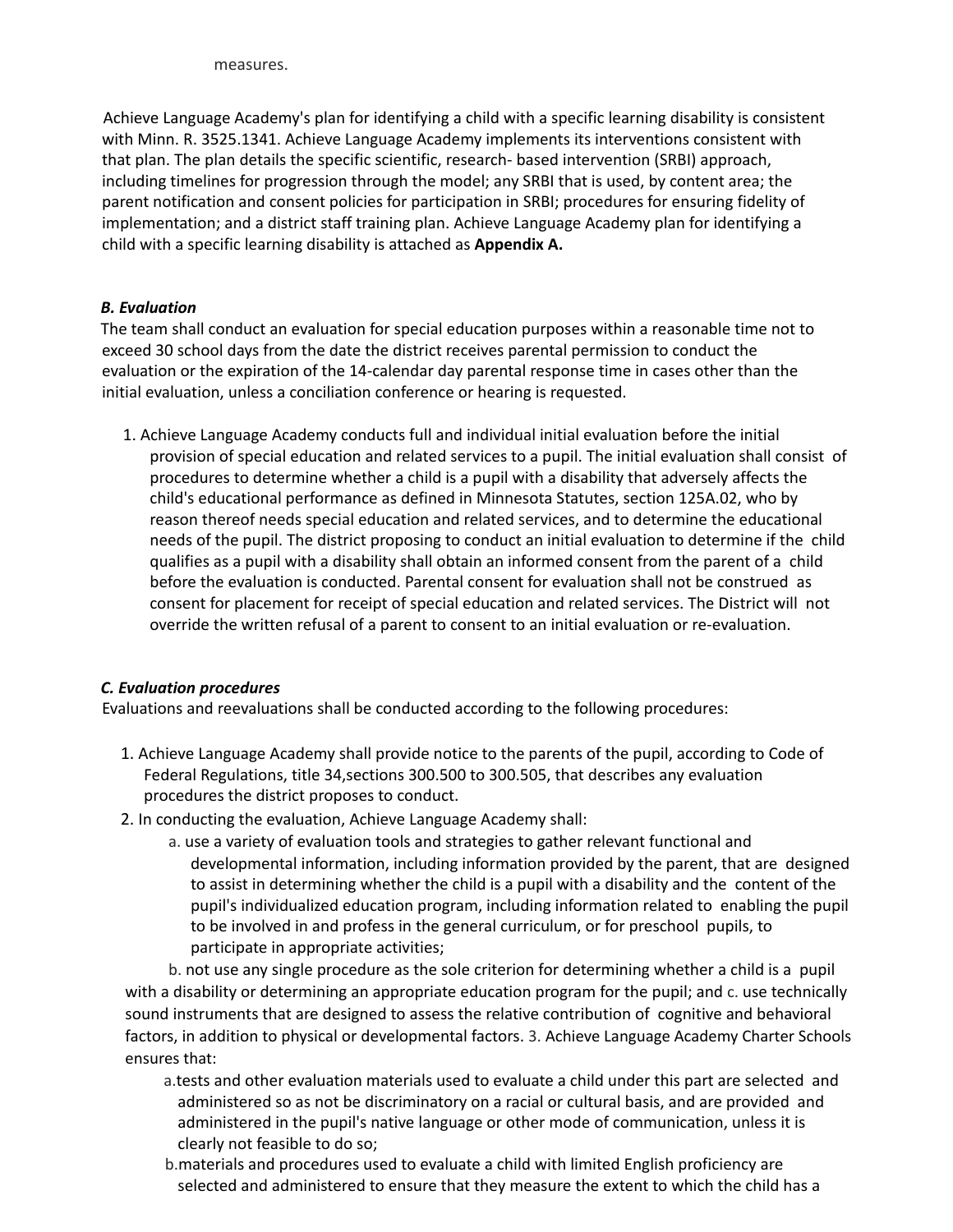disability and needs special education and related services, rather than measure the child's English language skills;

- c. any standardized tests that are given to the child have been validated for the specific purpose for which they are used, are administered by trained and knowledgeable personnel, and are administered in accordance with any instructions provided by the producer of such tests;
- d.the child is evaluated in all areas of suspected disability, including, if appropriate, health, vision, hearing, social and emotional status, general intelligence, academic performance, communicative status, and motor abilities;
- e.evaluation tools and strategies that provide relevant information that directly assists persons in determining the educational needs of the pupil are provided;

f. if an evaluation is not conducted under standard conditions, a description of the extent to which it varied from standard conditions must be included in the evaluation report; g.tests and other evaluation materials include those tailored to evaluate specific areas of educational need and not merely those that are designed to provide a single general intelligence quotient;

- h.tests are selected and administered so as best to ensure that if a test is administered to a child with impaired sensory, manual, or speaking skills, the test results accurately reflect the child's aptitude or achievement level or whatever other factors the test purports to measure, rather than reflecting the child's impaired sensory, manual, or speaking skills, unless those skills are the factors that the test purports to measure; and
- i. in evaluating each pupil with a disability, the evaluation is sufficiently comprehensive to identify all of the pupil's special education and related service needs, whether or not commonly linked to the disability category in which the pupil has been classified.
- 4. Upon completion of administration of tests and other evaluation materials, the determination of whether the child is a pupil with a disability as defined in Minnesota Statutes, section 125A.02, shall be made by a team of qualified professionals and the parent of the pupil in accordance with item E, and a copy of the evaluation report and the documentation of determination of eligibility will be *given* to the parent.
- 5. In making a determination of eligibility under item D, a child shall not be determined to be a pupil with a disability if the determinant factor for such determination is lack of instruction in reading or math or limited English proficiency, and the child does not otherwise meet eligibility criteria under parts 3525.1325 to 3525.1351.

#### *D. Additional requirements for evaluations and reevaluations*

- 1. As part of an initial evaluation, if appropriate, and as part of any reevaluation under this part, or a reinstatement under part 3525.3100, the IEP team and other qualified professionals, as appropriate,shall:
	- a. review existing evaluation data on the pupil, including evaluations and information provided by the parents of the pupil, current classroom-based assessments and observations, and teacher and related services providers observation; and
	- b. on the basis of the review, and input from the pupil's parents, identify what additional data, if any, are needed to determine whether the pupil has a particular category of disability, as described in Minnesota Statutes, section 125A.02, or, in case of a reevaluation of a pupil, whether the pupil continues to have such a disability, the present levels of performance and educational needs of the pupil, whether the pupil needs special education and related services, or in the case of a reevaluation of a pupil, whether the pupil continues to need special education and related services, and whether any additions or modifications to the special education and related services are needed to enable the pupil to meet the measurable annual goals set out in the individualized education
- program of the pupil and to participate, as appropriate, in the general curriculum. 2. The district shall administer such tests and other evaluation materials as may be needed to produce the data identified by the IEP team under item A, subitem (2).
- 3. Each district shall obtain informed parental consent, in accordance with subpart 1, prior to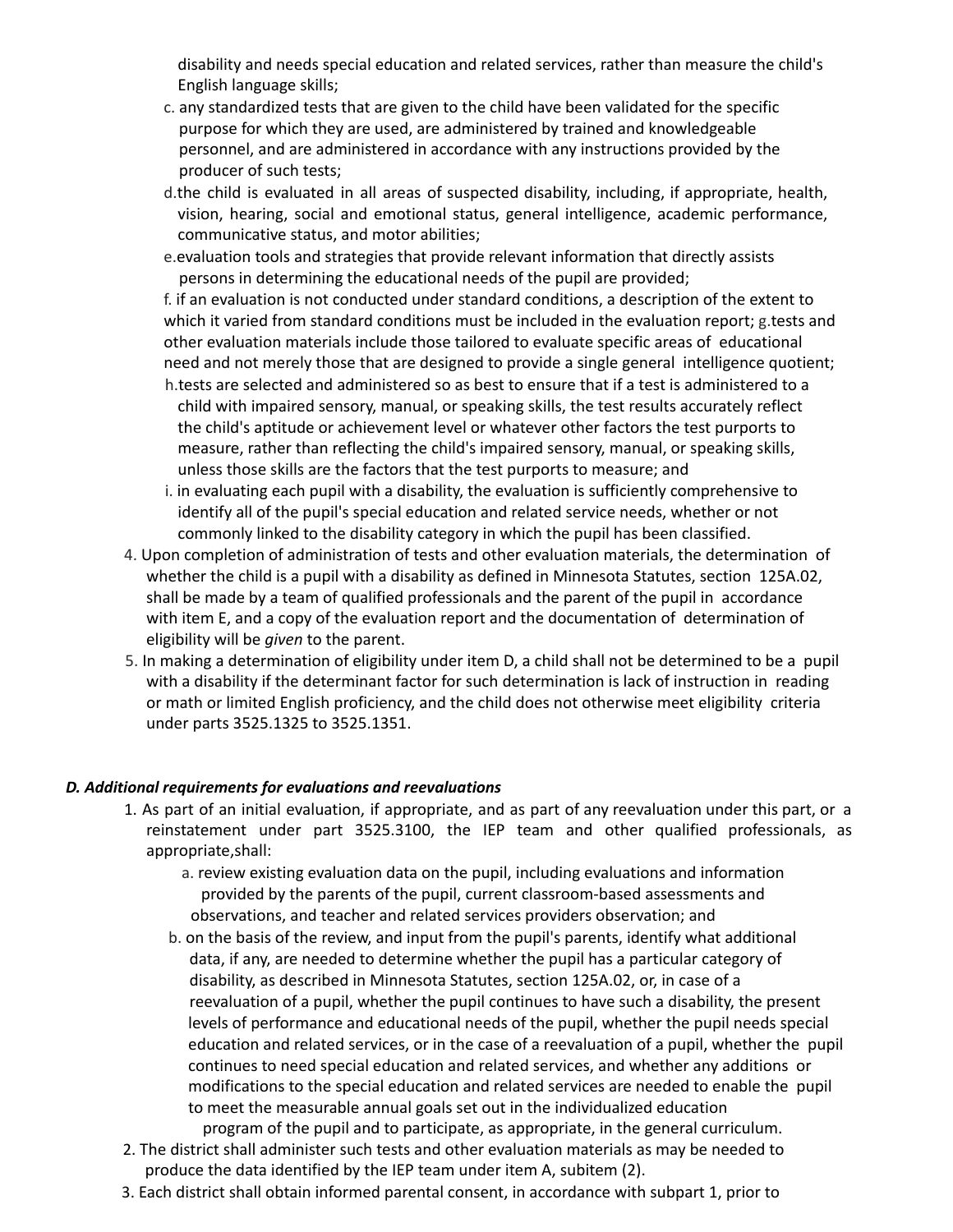conducting any reevaluation of a pupil, except that such informed parental consent need not be obtained if the district can demonstrate that it had taken reasonable measures to obtain such consent and the pupil's parent has failed to respond.

- 4. If the IEP team and other qualified professionals, as appropriate, determine that no additional data are needed to determine whether the pupil continues to be a pupil with a disability, the district shall notify the pupil's parents of that determination and the reasons for it, and the right of such parents to request an evaluation to determine whether the pupil continues to be a pupil with a disability, and shall not be required to conduct such an evaluation unless requested to by the pupil's parents.
- 5. A district shall evaluate a pupil in accordance with this part before determining that the pupil is no longer a pupil with a disability.

Achieve Language Academy intends to use restrictive procedures. Achieve Language Academy follows the restrictive procedure statute, Minnesota Statute 125A.094-125A.0942. See the restrictive procedure plan attached as **Appendix E**.

## *E. Procedures for determining eligibility and placement*

In interpreting the evaluation data for the purpose of determining if a child is a pupil with a disability under parts 3525.1325 to 3525.1351 and the educational needs of the child, the school district shall: 1. draw upon information from a variety of sources, including aptitude and achievement tests, parent input, teacher recommendations, physical condition, social or cultural background, and adaptive behavior; and

2. ensure that the information obtained from all of the sources is documented and carefully considered.

If a determination is made that a child is a pupil with a disability who needs special education and related services, an IEP must be developed for the pupil according to part 3525.2810.

## *F. Evaluation report*

An evaluation report must be completed and delivered to the pupil's parents within the specified evaluation timeline. At a minimum, the evaluation report must include:

- 1. a summary of all evaluation results;
- 2. documentation of whether the pupil has a particular category of disability or, in the case of a reevaluation, whether the pupil continues to have such a disability;
- 3. the pupil's present levels of performance and educational needs that derive from the disability; 4. whether the child needs special education and related services or, in the case of a reevaluation, whether the pupil continues to need special education and related services; and
- 5. whether any additions or modifications to the special education and related services are needed to enable the pupil to meet the measurable annual goals set out in the pupil's IEP and to participate, as appropriate, in the general curriculum.

## *G. Plan for Receiving Referrals.*

Achieve Language Academy's plan for receiving referrals from parents, physicians, private and public programs, and health and human services agencies is attached **as Appendix B.**

## **II.Method of Providing the Special Education Services For the Identified Pupils**

Achieve Language Academy provides a full range of educational service alternatives. All students with disabilities are provided the special instruction and services which are appropriate to their needs. The following is representative of Achieve Language Academy's method of providing the special education services for the identified pupils, sites available at which service may occur, and instruction and related services are available.

Appropriate program alternatives to meet the special education needs, goals, and objectives of a pupil are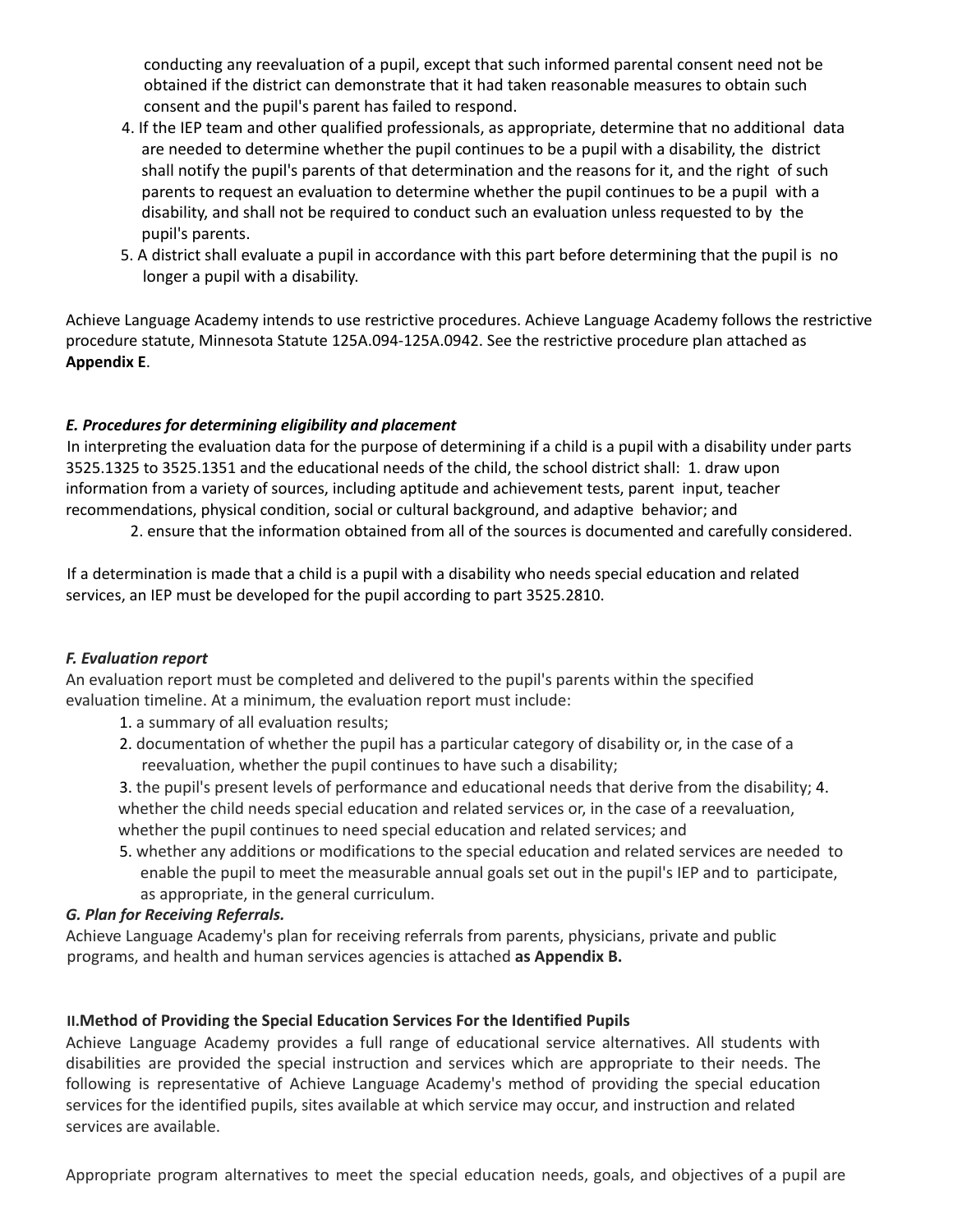determined on an individual basis. Choice of specific program alternatives are based on the pupil's current levels of performance, pupil special education needs, goals, and objectives, and must be written in the IEP. Program alternatives are comprised of the type of services provided, the setting in which services occur, and the amount of time and frequency in which special education services occur. A pupil may receive special education services in more than one alternative based on the IEP or IFSP.

- 1. Method of providing the special education services for the identified
	- pupils:
		- a. Direct
		- b. Indirect
		- c. Small group
		- d. One-on-one services
		- e. Co-teaching
		- f. Pull-out/self-contained
		- g. Homebound
- 2. Sites available at which services may occur:
	- a. Achieve Language Academy: 2169 Stillwater Avenue East; St. Paul, MN 55119
	- b. Homebound
	- c. Hospitals
- 3. Available instruction and related services:
	- a. Speech and language
	- b. Physical therapy
	- c. Occupational therapy
	- d. Psychological services
	- e. Social work services
	- f. Developmental Adaptive Physical Education
	- g. Vision Impairment services
	- h. Orientation & Mobility services
	- i. Deaf/Hard of Hearing services
	- j. Educational Audiologist
	- k. Social/Behavioral Skills
	- l. Academic Direct instruction
	- m. Life skills

# **III. Administration and Management Plan**

Achieve Language Academy utilizes the following administration and management plan to assure effective and efficient results of child study procedures and method of providing special education services for the identified pupils:

1.The following table illustrates the organization of administration and management to assure effective and efficient results of child study procedures and method of providing special education services for identified pupils: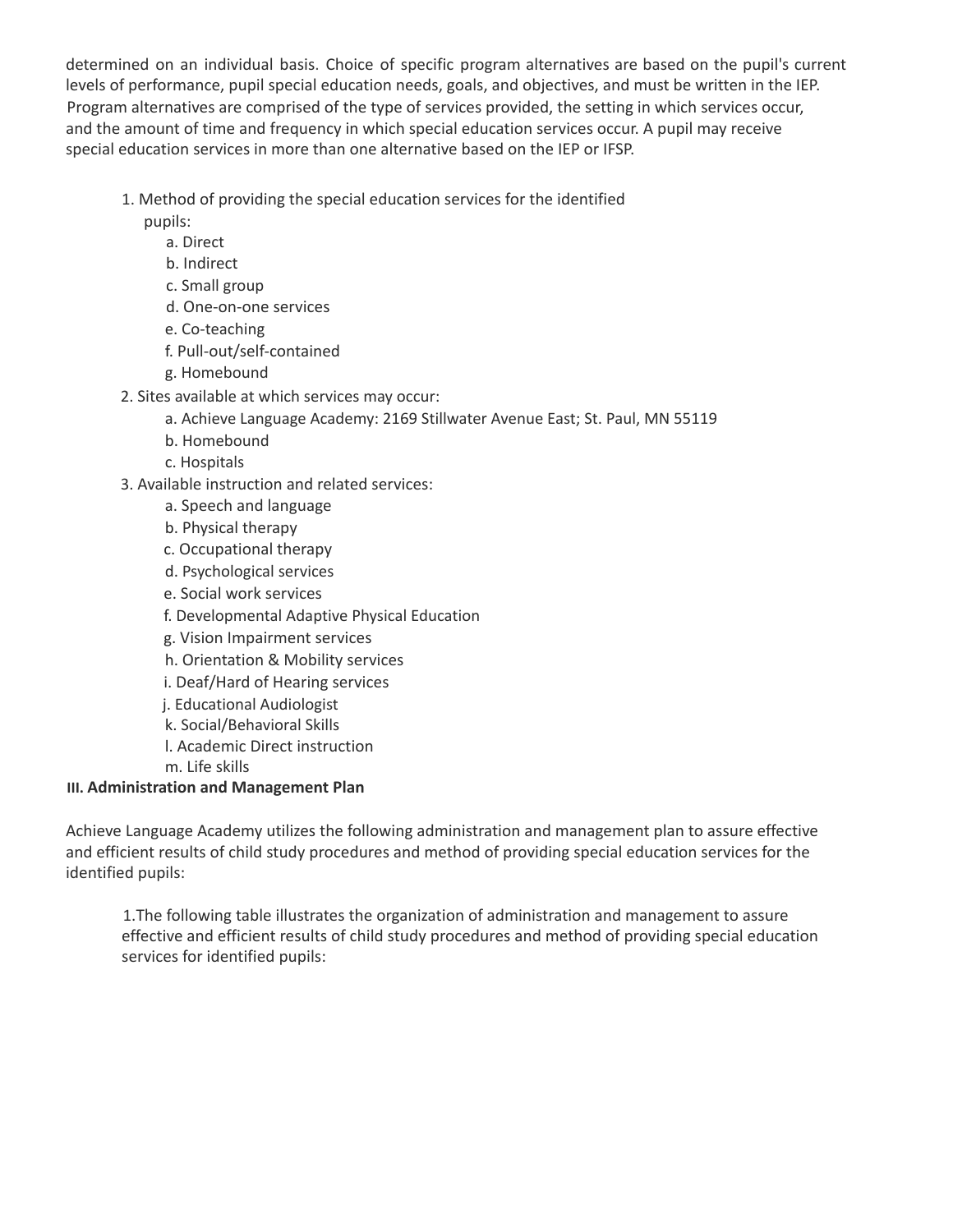#### **Achieve Language Academy Special Education Administration and Management Organization**

| GiGi Krause<br>Director of Special<br>Education    | 651-278-6398<br>612-225-4749<br>gkrause@indigoed.org<br>Indigo Education     | The director and assistant director of<br>special education monitor and<br>implement systems of child study to<br>support learners experiencing<br>difficulties across all programs, as well<br>as coordinating programming to meet<br>the needs of diverse populations<br>district-wide. The special education<br>director leads the incorporation of the<br>child study process at various levels<br>through professional development<br>training, the development of processes,<br>and provision of support services.                                                                   |
|----------------------------------------------------|------------------------------------------------------------------------------|--------------------------------------------------------------------------------------------------------------------------------------------------------------------------------------------------------------------------------------------------------------------------------------------------------------------------------------------------------------------------------------------------------------------------------------------------------------------------------------------------------------------------------------------------------------------------------------------|
| Kathy Oelze<br>Special<br>Education<br>Coordinator | 651-738-4875 ext. 212<br>koelze@achievemn.org<br>Achieve Language<br>Academy | The special education coordinator oversees<br>the child study team to process requests as<br>well as coordinate the identification,<br>development, implementation, and<br>monitoring of<br>interventions designed for students<br>experiencing learning and/or emotional needs<br>and difficulties. The child study team may<br>elect to gather further data through<br>evaluation to determine if the student<br>demonstrates a need for special education<br>services. This coordinator schedules child<br>study team meetings and plans the structure<br>for face-to-face evaluations. |

- 2. Due Process assurances available to parents: Achieve Language Academy has appropriate and proper due process procedures in place to assure effective and efficient results of child study procedures and method of providing special education services for the identified pupils, including alternative dispute resolution and due process hearings. A description of these processes are as follows:
	- a. Prior written notice to a) inform the parent that except for the initial placement of a child in special education, the school district will proceed with its proposal for the child's placement or for providing special education services unless the child's parent notifies the district of an objection within 14 days of when the district sends the prior written notice to the parent; and b) state that a parent who objects to a proposal or refusal in the prior written notice may

request a conciliation conference or another alternative dispute resolution procedure. b. Achieve Language Academy will not proceed with the initial evaluation of a child, the initial placement of a child in a special education program, or the initial provision of special education services for a child without the prior written consent of the child's parent. A district may not override the written refusal of a parent to consent to an initial evaluation or reevaluation.

- c. A parent, after consulting with health care, education, or other professional providers, may agree or disagree to provide the parent's child with sympathomimetic medications unless medical, dental,mental and other health services are necessary, in the professional's judgment, that the risk to the minor's life or health is of such a nature that treatment should be given without delay and the requirement of consent would result in delay or denial of treatment.
- d. Parties are encouraged to resolve disputes over the identification, evaluation, educational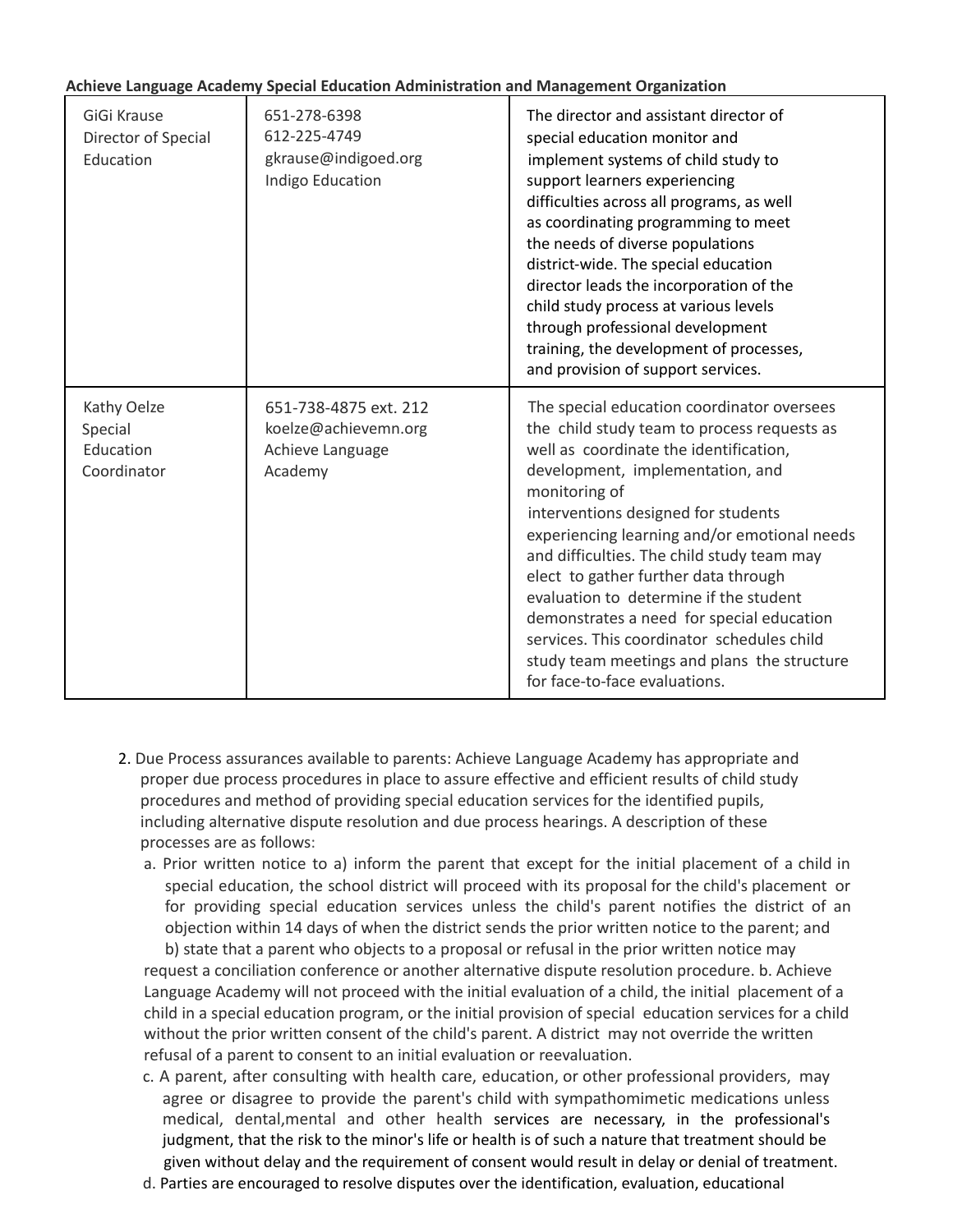placement, manifestation determination, interim alternative educational placement, or the provision of a free appropriate public education to a child with a disability through conciliation, mediation, facilitated team meetings, or other alternative process. All dispute resolution options are voluntary on the part of the parent and must not be used to deny or delay the right to a due process hearing. All dispute resolution processes are provided at no cost to the parent. e. Conciliation Conference: a parent has the opportunity to meet with appropriate district staff in at least one conciliation conference if the parent objects to any proposal of which the parent receives prior written notice. Achieve Language Academy holds a conciliation conference within ten calendar days from the date the district receives a parent's request for a conciliation conference via the prior written notice. All discussions held during a conciliation conference are confidential and are not admissible in a due process hearing. Within five school days after the final conciliation conference, the district must prepare and provide to the parent a conciliation conference memorandum that describes the district's final proposed offer of service. This memorandum is admissible in evidence in any subsequent proceeding.

- f. In addition to offering at least one conciliation conference, Achieve Language Academy informs parents of other dispute resolution processes, including at least mediation and facilitated Team meetings. The fact that an alternative dispute resolution process was used is admissible in evidence at any subsequent proceeding. State-provided mediators and team meeting facilitators shall not be subpoenaed to testify at a due process hearing or civil action under special education law nor are any records of mediators or state-provided team meeting facilitators accessible to the parties.
- g. Descriptions of the mediation process, facilitated team meetings, state complaint, and impartial due process hearings may be found in the Achieve Language Academy Procedural Safeguard Notice, attached as **Appendix C**.

## **IV. Interagency Agreements the District has Entered**

Achieve Language Academy has entered in to the following interagency agreements for eligible children, ages 3 to 21, to establish agency responsibility that assures that coordinated interagency services are coordinated, provided, and paid for, and that payment is facilitated from public and private sources:

| <b>Agency Name</b>                                                                                                                                                  | <b>Terms of Agreement</b>                       | <b>Agreement</b><br><b>Termination/ Renewal</b><br>Date | <b>Comments</b> |
|---------------------------------------------------------------------------------------------------------------------------------------------------------------------|-------------------------------------------------|---------------------------------------------------------|-----------------|
| <b>Rebuilding Communities</b>                                                                                                                                       | Collaboration with staff<br>and students of ALA | Annually                                                | Formal          |
| <b>Public Allies</b>                                                                                                                                                | Collaboration with staff<br>and students of ALA | Annually                                                | Formal          |
| Children's Dental<br>Services/ University of<br>MN                                                                                                                  | Collaboration with staff<br>and students of ALA | Annually                                                | Formal          |
| University of MN/<br>Dept.<br>Minnesota<br>of<br>for<br>Health/<br>Center<br>Control/<br><b>Disease</b><br>National Institute of<br>Health/<br><b>Autism Speaks</b> | Collaboration with staff<br>and students of ALA | Annually                                                | Formal          |
| Boys and Girls Club                                                                                                                                                 | Collaboration with staff<br>and students of ALA | Annually                                                | Informal        |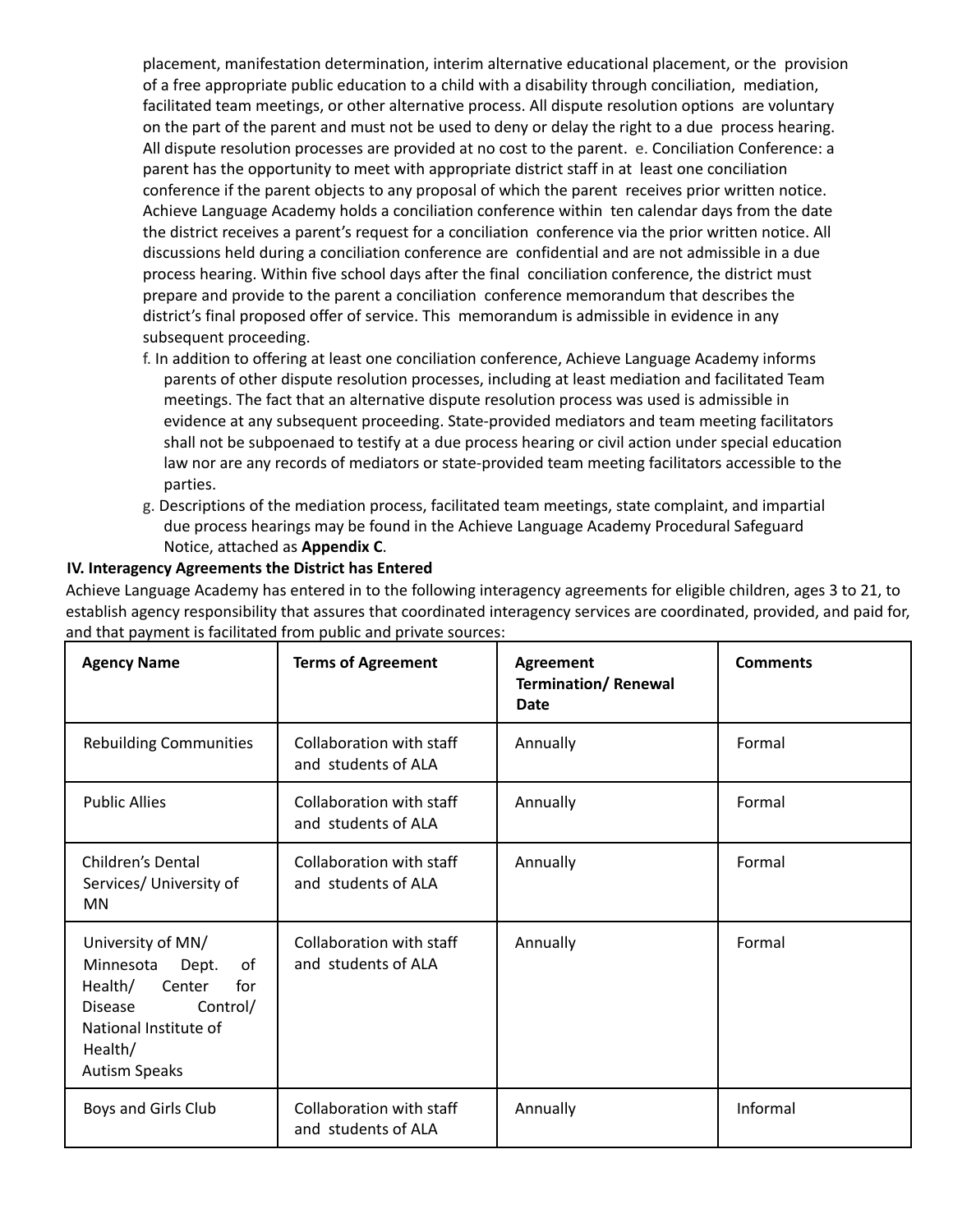## **V. Special Education Advisory Council**

In order to increase the involvement of parents and children with disabilities in district policy making and decision making, Achieve Language Academy has a special education advisory council.

- a. Achieve LanguageAcademySpecial EducationAdvisory Council is individually established. b. Achieve Language Academy Special Education Advisory Council is not a subgroup of an existing committee. c. Achieve Language Academy Special Education Advisory Council consists of the following individuals: i. Kathy Oelze, Special Education Coordinator
	- ii. Amy Petchauer, Lead Special Education Teacher
	- iii. Achieve Language Academy Parent
	- iv. Achieve Language Academy Parent
	- v. Achieve Language Academy Parent
	- d. Achieve Language Academy Special Education Advisory Council meets annually.
	- e. The operational procedures of the Achieve Language Academy Special Education Advisory Council are attached as **Appendix D.**

## **VI. Assurances**

Code of Federal Regulations, section 300.201: Consistency with State policies. *Achieve Language Academy,* in providing for the education of children with disabilities within its jurisdiction, has in effect policies, procedures, and programs that are consistent with the State policies and procedures established under sections 300.101 through 300.163, and sections 300.165 through 300.174. (Authority: 20 U.S.C. § 1413(a)(l)).

Yes:Assurance given.

## **Appendix A Specific Learning Disabilities Identification**

"Specific learning disability" means a condition within the individual affecting learning relative to potential.

A. A specific Learning Disability Is Manifested by interference with the acquisition,organization, storage,retrieval, manipulation, or expression of information so that the individual does not learn at an adequate rate when provided with the usual developmental opportunities and. instruction from a regular school environment.

B. A specific learning disability is demonstrated by a significant discrepancy between a student's general intellectual ability and academic achievement in one or more of the following areas: oral expression, listening comprehension, mathematical calculation or mathematics reasoning, basic reading skills, reading fluency, reading comprehension, and written expression.

C. A specific learning disability is demonstrated primarily in academic functioning, but may also affect self-esteem, career development, and life adjustment skills. A specific learning disability may occur with, but cannot be primarily the result of: visual,hearing, or motor impairment; mental impairment; emotional disorders; or environmental, cultural, economic influences, or a history of an inconsistent education program.

## Note: IDEA criteria for determining the existence of a specific learning disability is incorporated into the state *criteria.*

The team shall determine that a student has a specific learning disability and is in need of special education and related services when the student meets the criteria described in items A through C. Information about each item must be sought from the parent and included as part of the evaluation data. The evaluation data must confirm that the disabling effects of the student's disability occur in a variety of settings.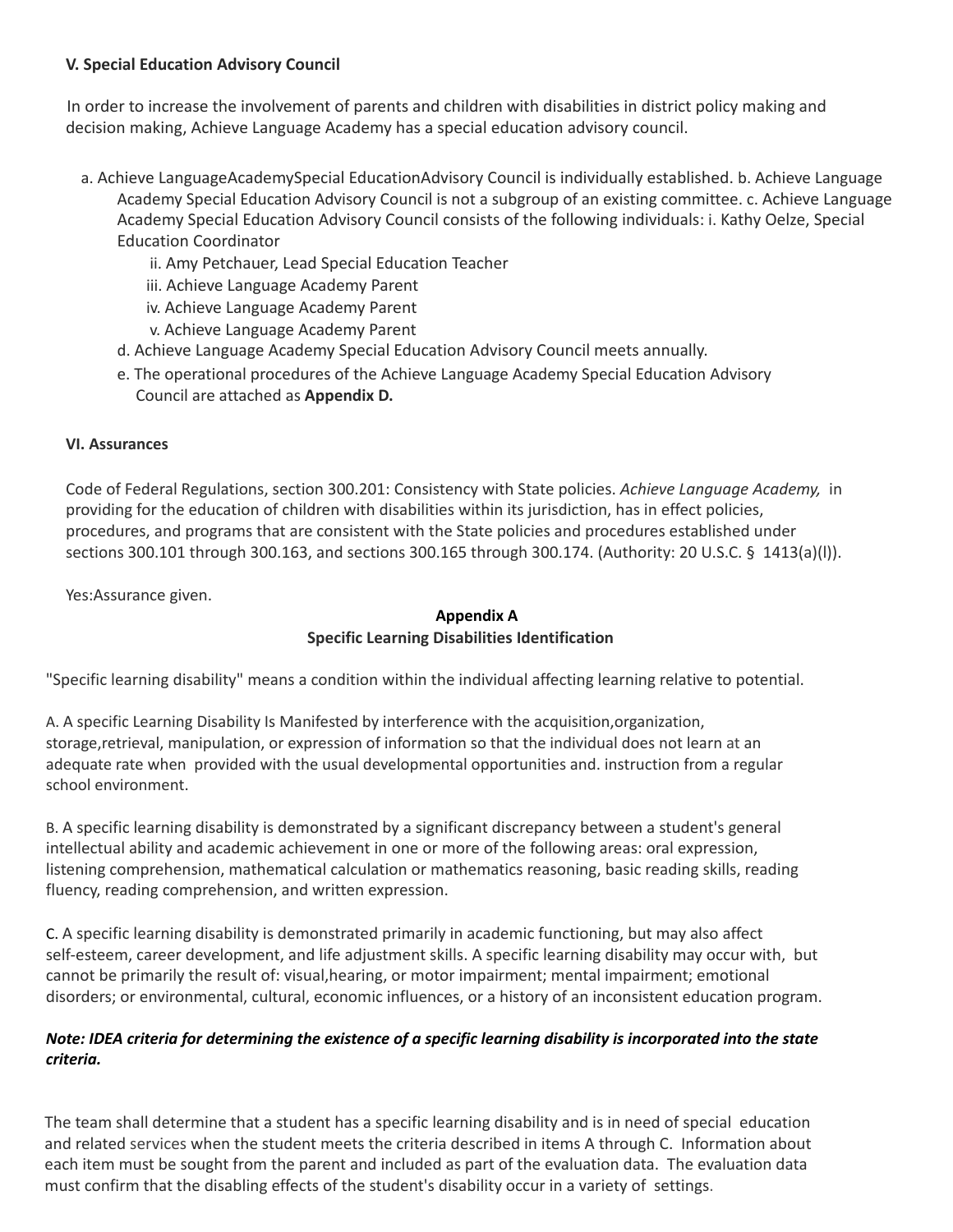- 1. The student must demonstrate severe underachievement in response to usual classroom instruction. The performance measures used to verify this finding must be both representative of the student's curriculum and useful for developing instructional goals and objectives. The following evaluation procedures are required at a minimum to verify this finding:
	- a. Evidence of low achievement from sources such as cumulative record review, class work samples, anecdotal teacher records,formalandinformaltests,curriculum based evaluation results, and results from instructional support programs such asTitle I and Assurance of Mastery; and
	- b. at least one team member other than the student's regular teacher shall observe the student's academic performance in the regular classroom setting. In the case of a child served through an Early Childhood Special Education program or who is out of school, a team member shall observe the child in an environment appropriate for a child of that age.
- 2. The student must demonstrate a severe discrepancy between general intellectual ability and achievement in one or more of the following areas: oral expression, listening comprehension, written expression, basic reading skills, reading fluency skills, reading comprehension , mathematical calculation, or mathematical reasoning. The demonstration of a severe discrepancy shall not be based solely on the use of standardized tests. The team shall consider these standardized test results as only one component of the eligibility criteria.
	- a. The instruments used to assess the student's general intellectual ability and achievement must be individually administered and interpreted by an appropriately licensed person using standardized procedures.
	- b. For initial placement, the severe discrepancy must be equal to or greater than 1.75 standard deviations below the mean of the distribution of difference scores for the general population of individuals at the student's chronological age level.
- 3. The team must agree that it has sufficient evaluation data that verify the following conclusions: a. the student has an information processing condition that is manifested by behaviors such as: inadequate or lack of expected acquisition of information, lack of organization skills, memory, expression, and motor control for written tasks such as pencil and paper assignments, drawing, and copying;
	- b. the disabling effects of the student's information processing condition occur in a variety of settings; and
	- c. the student's underachievement is not primarily the result of: visual, hearing, or motor impairment; mental impairment; emotional or behavioral disorders; or environmental, cultural, economic influences, or a history of an inconsistent education program.

## **SLD Evaluation Report**

- 1. The team shall prepare a report of the results of the evaluation. The report must include a statement of:
	- a. whether the child has a specific learning disability;
	- b. the basis for making the determination;
	- c. the relevant behavior noted during the observation of the child;
	- d. the relationship of that behavior to the child's academic functioning;
	- e. the educationally relevant medical findings, if any;
	- f. whether there is a severe discrepancy between achievement and ability that is not correctable without special education and related services; and
	- g. the determination of the team concerning the effects of environmental, cultural, or economic disadvantage.
- 2. Each team member shall certify in writing whether the report reflects his or her conclusion. If it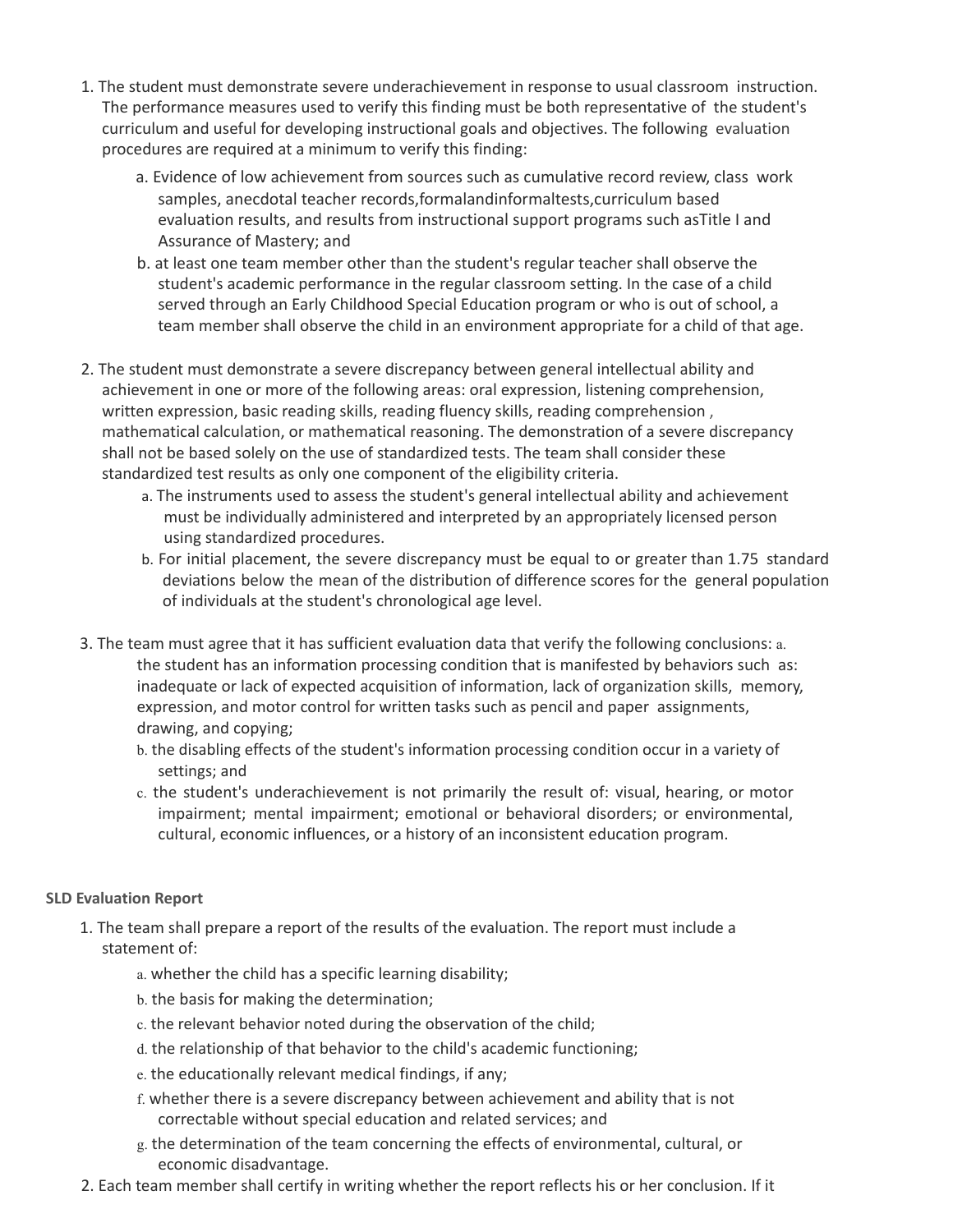does not reflect his or her conclusion, the team member must submit a separate statement presenting his or her conclusions.

3. **Each** SLD evaluation requires team member signatures (initial, reevaluation, override and exit).

## **Appendix B Referral**

## **Documentation of Interventions**

Before a student is referred for a special education assessment, the district will conduct and document at least two instructional strategies, alternatives, or interventions while the student is in the regular classroom. The student's teacher will provide the documentation. A special education team may waive this requirement when they determine the student's need for the assessment is urgent. A student will not be denied the right to a special education assessment based on this requirement.

A school district may use alternative intervention services such as assurance of mastery programs and supplemental early education programs to serve at-risk students who demonstrate a need for alternative instructional strategies or interventions.

## **Referral process for students between the ages of 4 and 21;**

## **PARENT REFERRAL**

1. A concern is identified by a parent. School districts are under an obligation to respond to either a verbal or written request for evaluation. Parents may contact the child's general education teacher or special education coordinator to ask that their child be evaluated.This request may be verbal or in writing. A written request is preferred.

- a. Children between the ages of 4-5.11 years must have a completed early childhood screening on file. The screening should be completed in their home district if it has not been completed by referral date the screening can be completed at Achieve Language Academy.
- b. The Early Childhood Screening results of pass or fail will inform decision making.
- 2. Information is gathered on the student using the Achieve CTARS process.
- 3. At least two pre-referral interventions are conducted and results are documented.

4. If concerns persist and performance is discrepant from classmates/norms, the CTARS team including parent, determines a special education evaluation is appropriate.

- 5. A multidisciplinary team will discuss the referral. An evaluation plan will be written. The team will also complete a **Parent Consent/Objection Form** and **Prior Written Notice.** Documents will be sent to parents for review and written approval. The evaluation needs to be completed within a 30 school contact day time period after the parent gives consent.
- 6. If it is determined that an evaluation is not appropriate, the multidisciplinary team will discuss options for action. A Parent Consent/Objection Form and Prior Written Notice will be provided to parents.

The team should consist of the following personnel whenever feasible:

- licensed special education staff;
- a person knowledgeable in evaluation for the specific disability;
- parent\*; and
- the referring person (when appropriate)

There are situations when a student's special education evaluation team may waive the pre-referral intervention requirements. This may include a student who enters the district with a documented history of blindness, deafness, cognitive delay, paraplegia, autism, traumatic brain injury, or a student whose disability is well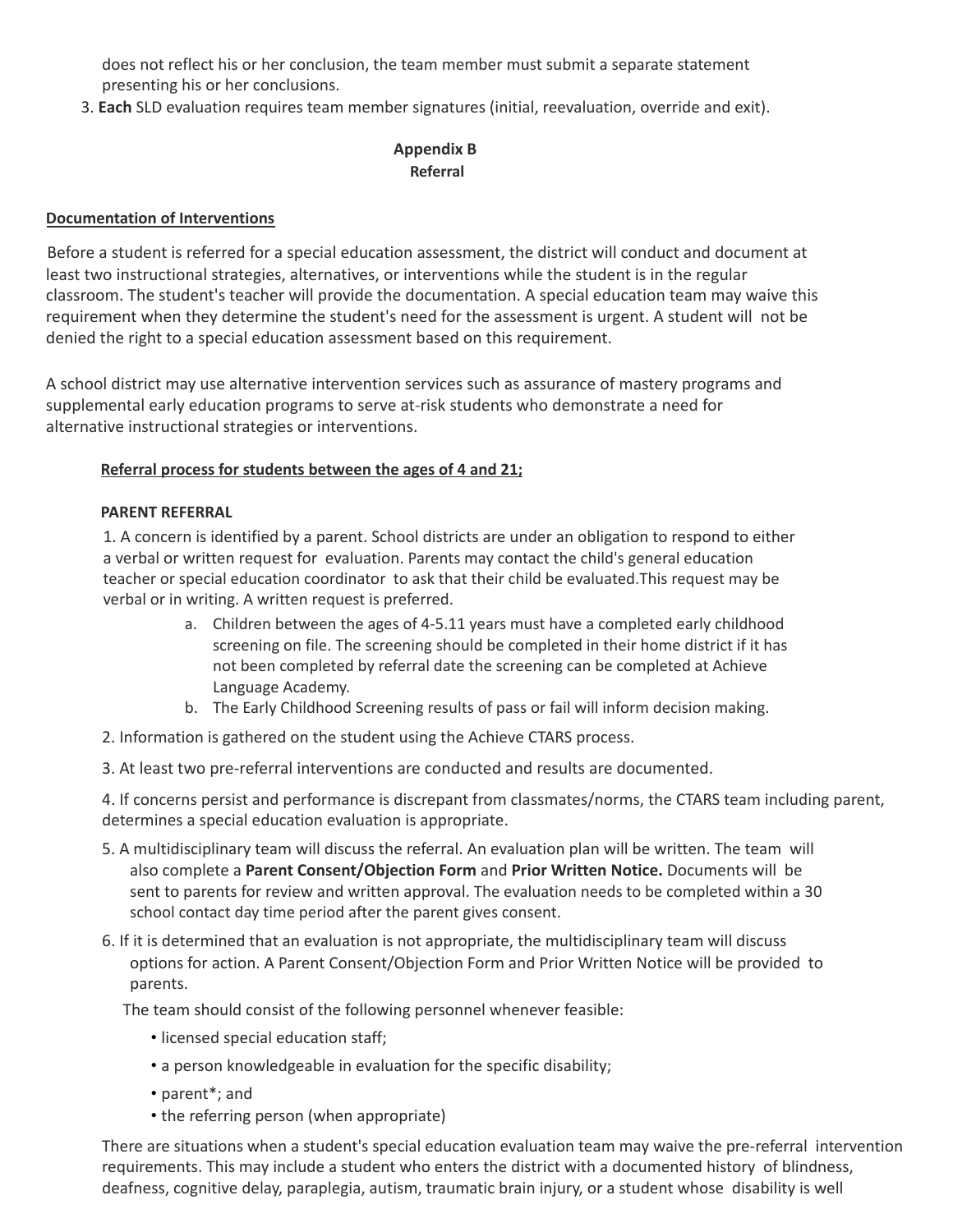documented or has had an IEP in the last 12 months. Parents may also request an evaluation. The district is obligated to propose or refuse the evaluation in writing whenever the district is unable to convince the parent(s) to consider other interventions before proceeding to evaluation.

### **TEACHER REFERRAL**

- 1. A concern is identified by a teacher. Teacher completes CTARS referral form.
- 2. Information is gathered on the student using the Achieve CTARS Process.
- 3. At least two pre-referral interventions are conducted and results are documented.

4. If concerns persist and performance is discrepant from classmates/norms, the CTARS team including parent, determines a special education evaluation is appropriate.

- 5. A multidisciplinary team will discuss the referral. An evaluation plan will be written. The team will also complete a **Parent Consent/Objection Form** and **Prior Written Notice.** Documents will be sent to parents for review and written approval.
- 6. If it is determined that an evaluation is not appropriate, the multidisciplinary team will discuss options for action. A Parent Consent/Objection Form and Prior Written Notice will be provided to parents.

The team should consist of the following personnel whenever feasible:

- licensed special education staff;
- a person knowledgeable in evaluation for the specific disability;
- parent\*; and
- the referring person (when appropriate)

\* Parents must be provided with the opportunity to participate in the decision-making when their child is being considered for special education evaluation. The parent must be notified of the intent to develop an evaluation plan. It is recommended that the parent and classroom teacher discuss concerns regarding the student prior to the *referral which should be made to the building SAT/SST to implement and review the interventions already* attempted, determine the need for evaluation, and assign a case manager. The district staff assigned will provide the parent with an opportunity to have any questions or concerns answered about the evaluation process and the *instruments used.*

If the parent wishes to be a part of the planning process but is unable to attend the meeting, the IEP case manager should seek input and provide the parent with an opportunity to have questions answered. Attempts to include the *parent in the meeting and/or opportunities for participation should be documented on the student's communication log.*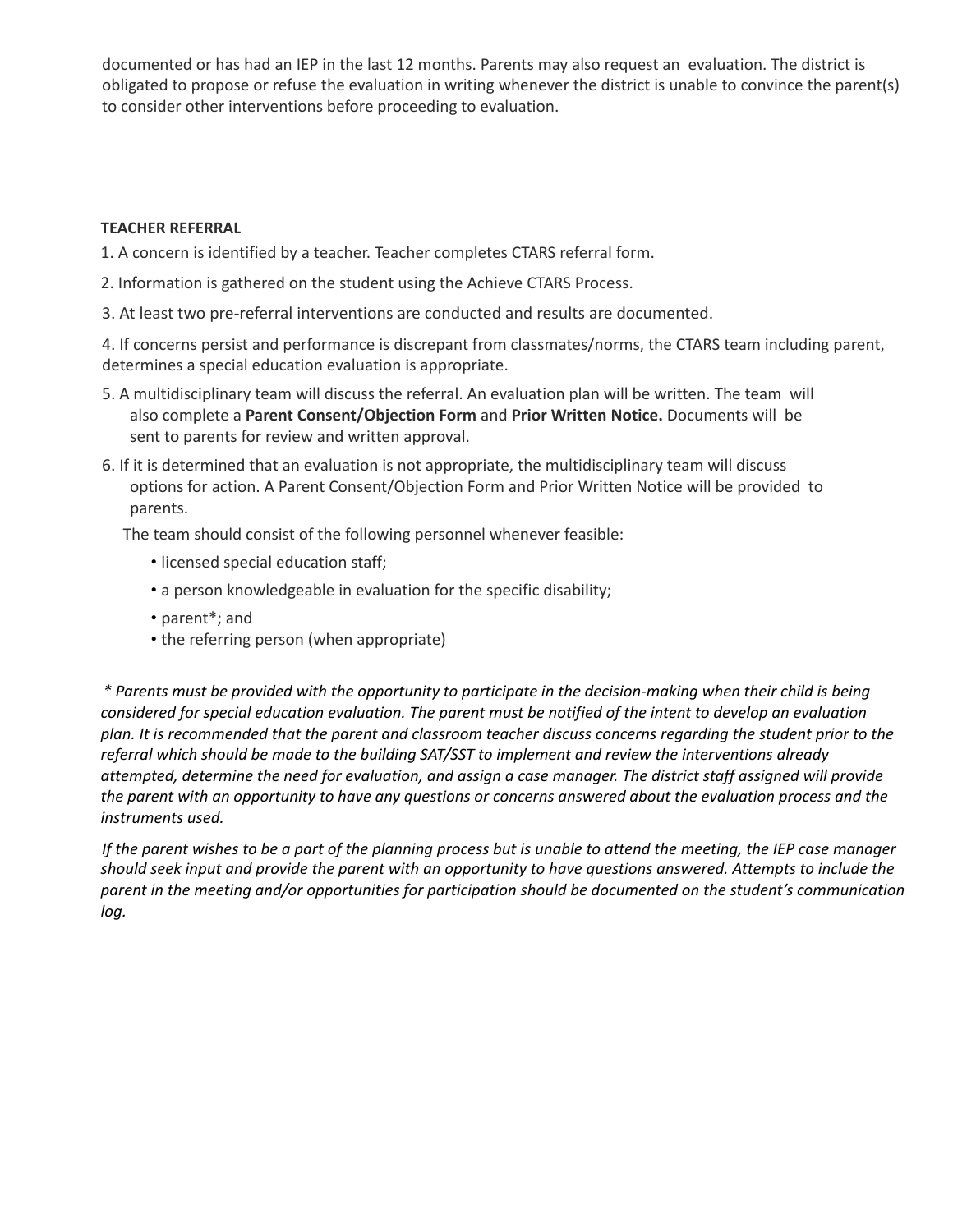| <b>ACHIEVE CTARS REFERRAL</b>              |                                                                                            | Student Name________________________                                                                                                                                                         |  |  |
|--------------------------------------------|--------------------------------------------------------------------------------------------|----------------------------------------------------------------------------------------------------------------------------------------------------------------------------------------------|--|--|
| (Please complete all Information)          |                                                                                            | Referring Teacher_____________________                                                                                                                                                       |  |  |
|                                            |                                                                                            | Date of referral_______________________                                                                                                                                                      |  |  |
|                                            |                                                                                            | Date Received <b>Exercise Services CONSUMER</b>                                                                                                                                              |  |  |
|                                            |                                                                                            |                                                                                                                                                                                              |  |  |
|                                            | Reason for Referral: (Check all that apply)                                                |                                                                                                                                                                                              |  |  |
|                                            | Behavior Academic Attemdance/Tardiness Health                                              |                                                                                                                                                                                              |  |  |
|                                            |                                                                                            |                                                                                                                                                                                              |  |  |
| <b>Briefly describe Referring Problem:</b> |                                                                                            |                                                                                                                                                                                              |  |  |
|                                            |                                                                                            |                                                                                                                                                                                              |  |  |
|                                            |                                                                                            |                                                                                                                                                                                              |  |  |
|                                            |                                                                                            |                                                                                                                                                                                              |  |  |
|                                            |                                                                                            |                                                                                                                                                                                              |  |  |
|                                            |                                                                                            |                                                                                                                                                                                              |  |  |
|                                            |                                                                                            |                                                                                                                                                                                              |  |  |
|                                            | <b>Current Services: (Check all that apply)</b>                                            |                                                                                                                                                                                              |  |  |
|                                            |                                                                                            | ____Special Education _____ELL _____Title 1 _____small group _____Tier II reading                                                                                                            |  |  |
|                                            |                                                                                            |                                                                                                                                                                                              |  |  |
|                                            |                                                                                            |                                                                                                                                                                                              |  |  |
|                                            |                                                                                            |                                                                                                                                                                                              |  |  |
|                                            | <b>Current Levels: (Indicate whether with ease or difficulty)</b>                          |                                                                                                                                                                                              |  |  |
|                                            |                                                                                            | Math Spelling Math                                                                                                                                                                           |  |  |
|                                            |                                                                                            | Writing Motor Social/Emotional Fine/Gross Motor                                                                                                                                              |  |  |
|                                            |                                                                                            |                                                                                                                                                                                              |  |  |
|                                            |                                                                                            | <b>Classroom interventions Attempted and Outcome: EXECUTE: PHOTO: PHOTO: PHOTO: PHOTO: PHOTO: PHOTO: PHOTO: PHOTO: PHOTO: PHOTO: PHOTO: PHOTO: PHOTO: PHOTO: PHOTO: PHOTO: PHOTO: PHOTO:</b> |  |  |
|                                            |                                                                                            |                                                                                                                                                                                              |  |  |
|                                            |                                                                                            |                                                                                                                                                                                              |  |  |
|                                            |                                                                                            |                                                                                                                                                                                              |  |  |
|                                            | <u>Parent Contact Date and Outcome:</u> No. 2014 12:00:00 Parent Contact Date and Outcome: |                                                                                                                                                                                              |  |  |
|                                            |                                                                                            |                                                                                                                                                                                              |  |  |
|                                            |                                                                                            | (Parent contact must be made before CTARS meeting is scheduled)                                                                                                                              |  |  |
|                                            |                                                                                            |                                                                                                                                                                                              |  |  |
|                                            |                                                                                            | Achieve staff and/or Community Resource to Attend?______________________________                                                                                                             |  |  |
|                                            |                                                                                            |                                                                                                                                                                                              |  |  |
|                                            |                                                                                            |                                                                                                                                                                                              |  |  |
|                                            |                                                                                            | Is this an Emergency Referral? (If yes, Please explain)                                                                                                                                      |  |  |
|                                            |                                                                                            |                                                                                                                                                                                              |  |  |

**Please return completed form to Social Work Office**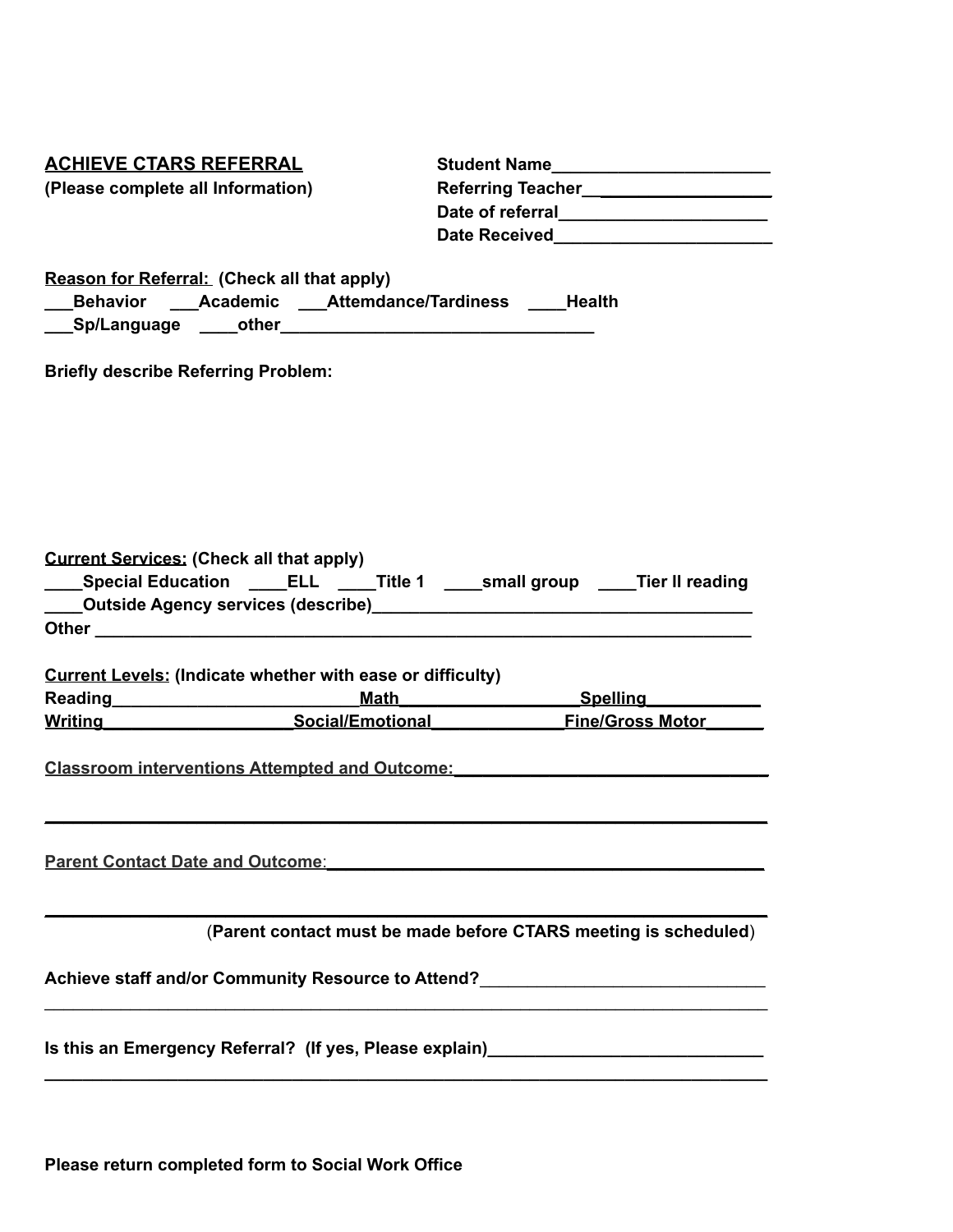## **ACHIEVE CTARS/IEP Log**

| Name:                                  | DOB:                                              | Grade/Room: |
|----------------------------------------|---------------------------------------------------|-------------|
|                                        |                                                   |             |
|                                        | Meeting Date: Present: Present:                   |             |
|                                        | NOT present:<br>Follow up Date: Present: Present: |             |
|                                        |                                                   |             |
| <b>STRENGTHS:</b><br>Minute Statement: |                                                   |             |
|                                        |                                                   |             |
| Needs:<br>Case manager:                |                                                   |             |
| Brainstorm interventions:              |                                                   |             |
| Plan:                                  |                                                   |             |

Follow-up meeting: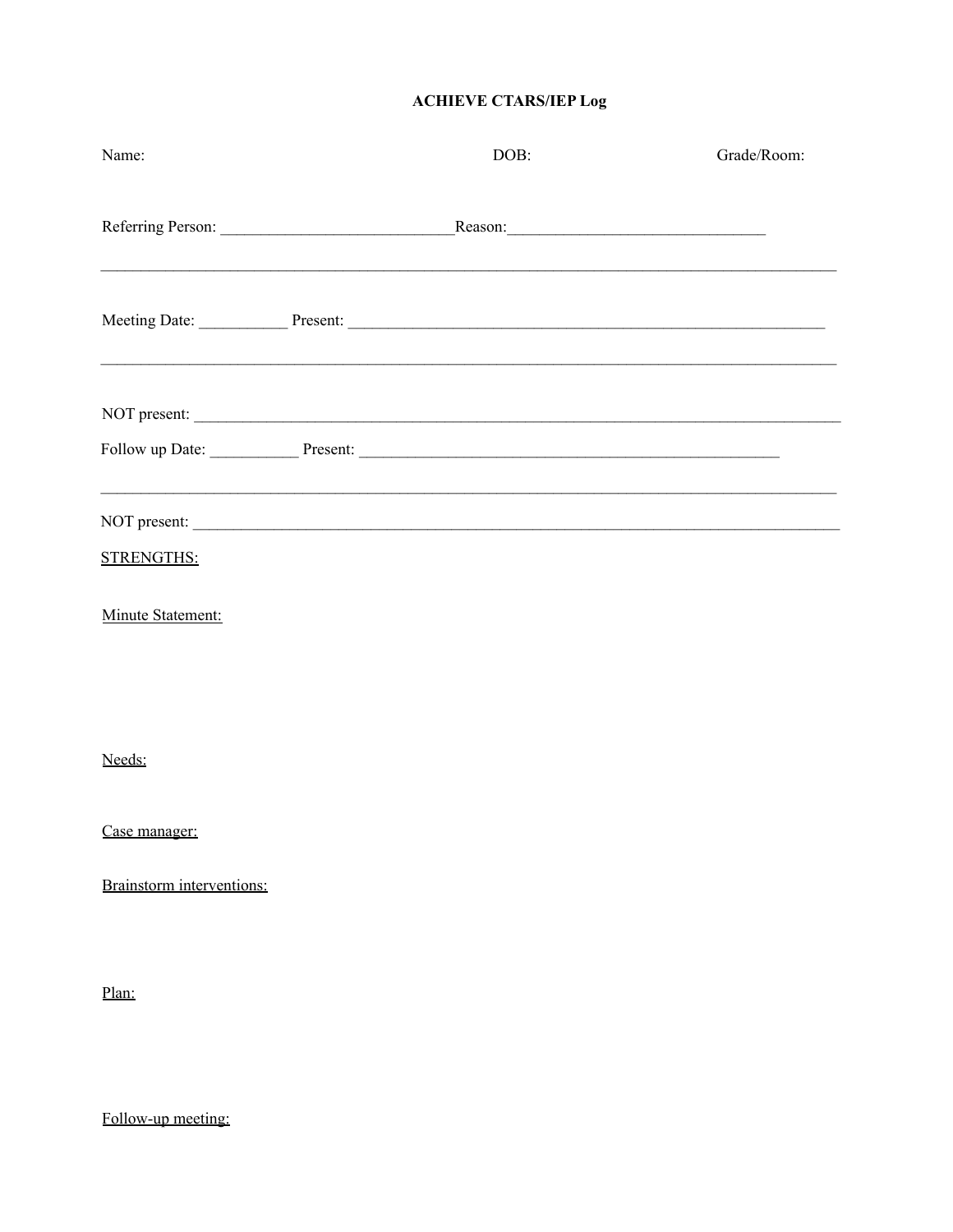## **Appendix C Procedure Safeguard Notice**

## **PART B NOTICE OF PROCEDURAL SAFEGUARDS PARENTAL RIGHTS FOR PUBLIC SCHOOL SPECIAL EDUCATION STUDENTS**

The material contained in this document is intended to provide general information and guidance regarding special education rights and procedural safeguards afforded to parents of children age 3 through 21 under state and federal law. This document explains a selection of some of the rights and procedural safeguards provided to parents under the Individuals with Disabilities Education Act (IDEA), the implementing regulations at 34 C.F.R Part 300, and applicable Minnesota laws and regulations; it is not a complete list or explanation of those rights. This notice is not a substitute for consulting with a licensed attorney regarding your specific legal situation. This document does not purport to include a complete rendition of applicable state and federal law, and the law may have changed since this document was issued.

### **INTRODUCTION**

This document provides an overview of parental special education rights, sometimes called procedural safeguards. These same procedural safeguards are also available for students with disabilities who have reached the age of 18. This Notice of Procedural Safeguards must be given to you at least one time per year. 34 C.F.R. § 300.504(a). It must also be given to you:

The first time your child is referred for a special education evaluation or if you request an evaluation, 34 C.F.R. § 300.504(a)(1);

The first time you file a complaint with the Minnesota Department of Education (MDE) in a school year, 34 C.F.R. § 300.504(a)(2);

The first time you or the district requests a due process hearing in a school year, 34 C.F.R. § 300.504(a)(2); On the date the district decides to change the placement of your student by removing the student from school for a violation of the district discipline policy, 34 C.F.R § 300.504(a)(3); or

Upon your request, 34 C.F.R. § 300.504(a)(4).

#### *Rev. August 2014*

## **PRIOR WRITTEN NOTICE**

The district must provide you with prior written notice each time it proposes to initiate or change, or refuses to initiate or change:

the identification of your child;

the evaluation and educational placement of your child;

the provision of a free appropriate public education (FAPE) to your child; or

When you revoke consent for services for your child in writing and before the district stops providing special education and related services, 34 C.F.R. §§ 300.503(a)(1)-(2) and 300.300(b)(4)(i).

This written notice must include:

A description of the action proposed or refused by the district, 34 C.F.R. § 300.503(b)(1);

An explanation of why the district proposes or refuses to take the action, 34 C.F.R. § 300.503 (b)(2); A description of each evaluation procedure, assessment, record, or report the district used as a basis for its proposal or refusal, 34 C.F.R. § 300.503(b)(3);

A statement that you, as parents of a child with a disability, have protection under these procedural safeguards and information about how you can get a copy of the brochure describing the procedural safeguards, 34 C.F.R. § 300.503(b)(4);

Sources for you to contact to obtain assistance in understanding these procedural safeguards, 34 C.F.R. § 300.503(b)(5);

A description of other options the IEP team considered and the reasons why those options were rejected, 34 C.F.R. § 300.503(b)(6); and

A description of other factors relevant to the district's proposal or refusal, 34 C.F.R. § 300.503(b)(7).

In addition to federal requirements, prior written notice must inform you that, *except for the initial placement of your child*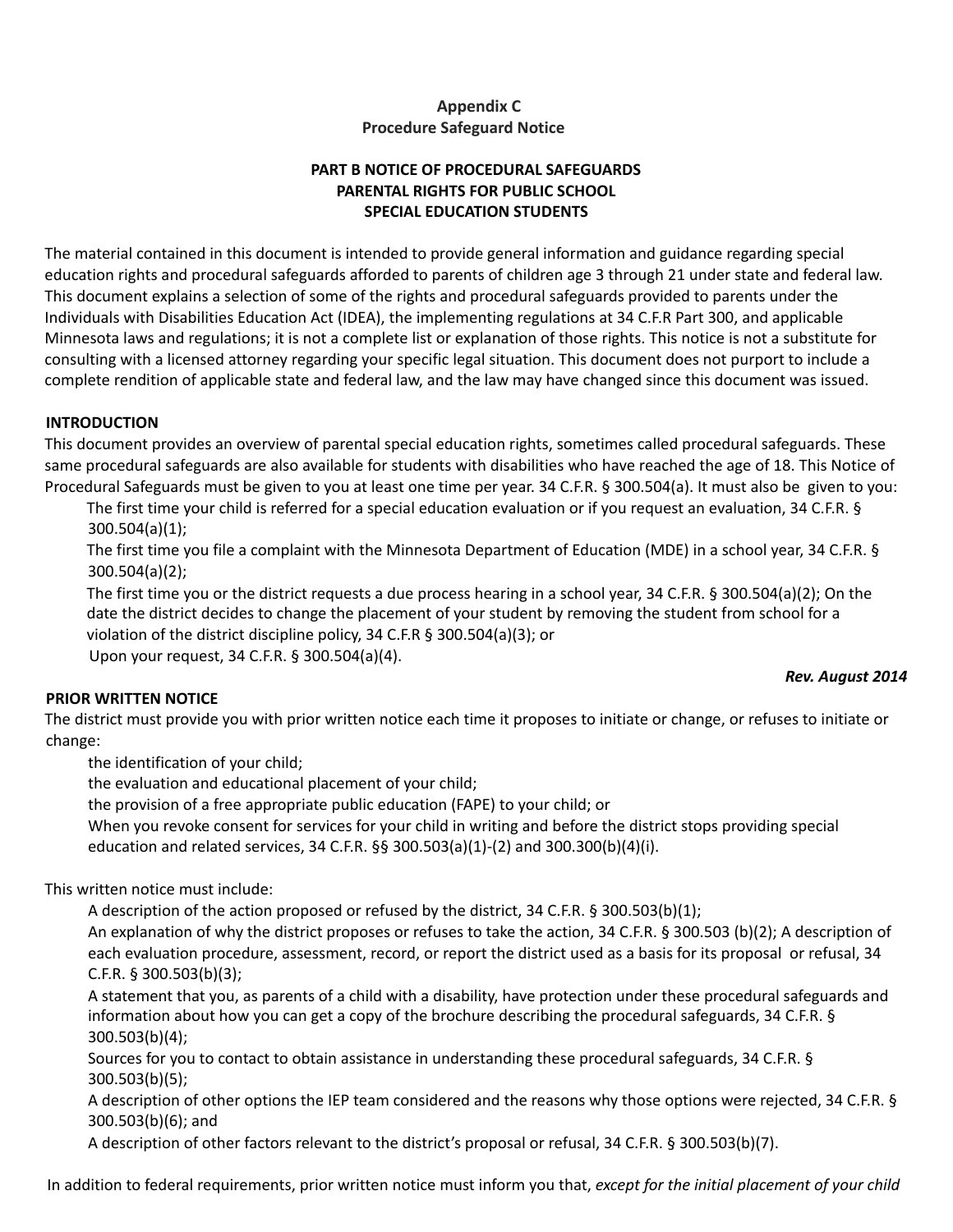*in special education*, the school district will proceed with its proposal for your child's placement, or for providing special education services, unless you notify the district of an objection within 14 days of when the district sent you the prior written notice. Minn. Stat. § 125A.091,

Subd. 3a(1). The district must also provide you with a copy of the proposed IEP whenever the district proposes to initiate or change the content of the IEP. Minn. R. 3525.3600.

The prior written notice must also state that, if you object to a proposal or refusal in the prior written notice, you must have an opportunity for a conciliation conference, and the school district must inform you of other alternative dispute resolution procedures, including mediation and facilitated IEP team meetings, under Minnesota Statutes, section 125A.091, Subdivisions 7-9. Minn. Stat. § 125A.091, Subd. 3a(2).

### **FOR MORE INFORMATION**

If you need help in understanding any of your procedural rights or anything about your child's education, please contact your district's special education director or the person listed below. This notice must be provided in your native language or other mode of communication you may be using. If your mode of communication is not a written language, the district must take steps to translate this notice orally or by other means. The district must ensure that you understand the content of this notice and maintain written evidence that this notice was provided to you in an understandable mode of communication and that you understood the content of this notice. 34 C.F.R. § 300.503(c).

### *If you have any questions or would like further information, please contact:*

Name: Kelly Dietrich, Director of Special Education Phone: 651-447-9038 Name: Kathy Oelze, Special Education Coordinator Phone: 651-485-8931

For further information, you may contact one of the following organizations: ARC Minnesota (advocacy for persons with developmental disabilities) www.thearcofminnesota.org 651-523-0823 1-800-582-5256

Minnesota Association for Children's Mental Health www.macmh.org 651-644-7333 1-800-528-4511

Minnesota Disability Law Center www.mndlc.org 612-334-5970 (Twin Cities Metro) 1-800-292-4150 (Greater Minnesota) 612-332-4668 (TTY)

PACER (Parent Advocacy Coalition for Educational Rights) www.pacer.org 952-838-9000 1-800-53-PACER, 952-838-0190 (TTY)

Minnesota Department of Education www.education.state.mn.us 651-582-8689 651-582-8201 (TTY)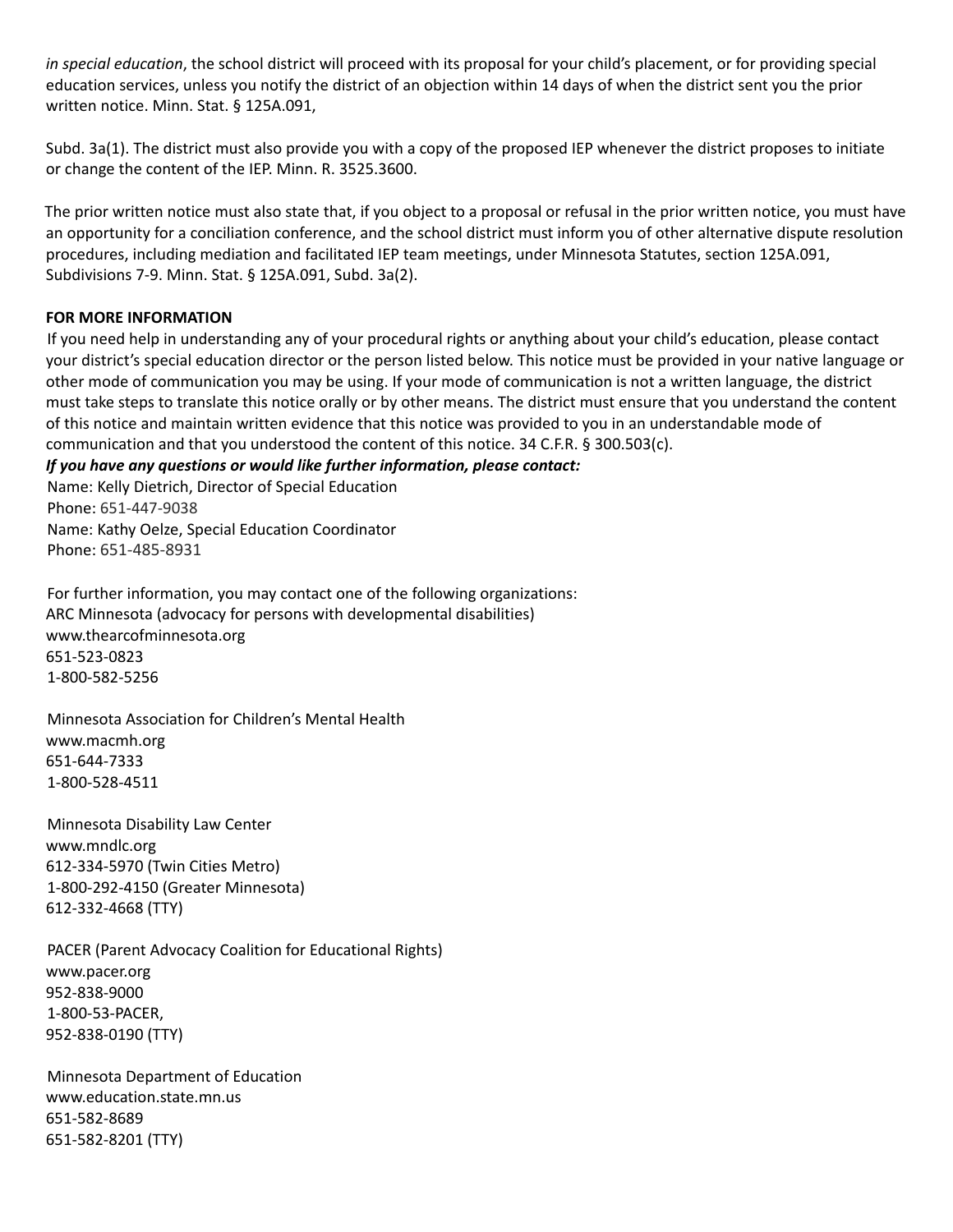### ELECTRONIC MAIL

If your school district gives parents the choice to receive notices by email, you can choose to receive your prior written notice, procedural safeguards notice, or notices related to a due process complaint via email. 34 C.F.R. § 300.505.

#### **PARENTAL CONSENT**

#### **Definition of Consent**

Consent means that you have been fully informed of all information relevant to the activity for which your consent is sought, in your native language, or through another mode of communication. 34 C.F.R. § 300.9(a). In order to consent you must understand and agree in writing to the carrying out of the activity for which your consent is sought. This written consent must list any records that will be released and to whom. 34 C.F.R. § 300.9(b).

### **Revocation of Consent**

Consent is voluntary and may be revoked in writing at any time. 34 C.F.R. §§ 300.9(c)(1) and 300.300(b)(4). However, revocation of consent is not retroactive; meaning revocation of consent does not negate an action that has occurred after the consent was given and before the consent was revoked. 34 C.F.R.  $\S$  300.9(c)(2).

### **When the District Must Obtain Your Consent**

### *A. Initial Evaluation*

The district must obtain your written and informed consent before conducting its initial evaluation of your child. 34 C.F.R. § 300.300(a)(1)(i) and Minn. Stat. § 125A.091, Subd. 5(a). You or a district can initiate a request for an initial evaluation. 34 C.F.R. § 300.301(b). If you do not respond to a request for consent or if you refuse to provide consent for an initial evaluation, the district cannot override your refusal to provide consent. 34 C.F.R. § 300.300(a)(3)(i) and Minn. Stat. § 125A.091, Subd. 5(a). An initial evaluation shall be conducted within 30 school days from the date the district receives your permission to conduct the evaluation, unless a conciliation conference or hearing is requested. Minn. R. 3525.2550, Subp. 2.

A district will not be found in violation of meeting its child find obligation or its obligations to conduct evaluations and reevaluations if you refuse to consent to or fail to respond to a request for consent for an initial evaluation. 34 C.F.R. § 300.300(a)(3)(ii).

If you consent to an initial evaluation, this consent cannot be construed as being consent for the initial provision of special education and related services. 34 C.F.R. § 300.300(a)(1)(ii).

## *B. Initial Placement and Provision of Special Education Services and Related Services*

The district must obtain your written consent before proceeding with the initial placement of your child in a special education program and the initial provision of special education services and related services to your child determined to be a child with a disability. Minn. Stat. § 125A.091, Subd. 3a(1) and 5(a); 34 C.F.R. § 300.300(b)(1).

If you do not respond to a request for consent, or if you refuse to consent to the initial provision of special education and related services to your child, the district may not override your written refusal. Minn. Stat. § 125A.091, Subd. 5(a).

If you refuse to provide consent for the initial provision of special education and related services, or you fail to respond to a request to provide consent for the initial provision of special education and related services, the district will not be considered in violation for failure to provide your child with special education and related services for which the district requested consent. 34 C.F.R. § 300.300(b)(4)(i).

## *C. Reevaluations*

Your consent is required before a district conducts a reevaluation of your child. 34 C.F.R. § 300.300(c). If you refuse consent to a reevaluation, the district may not override your written refusal. 34 C.F.R. § 300.300(c)(1)(ii) and Minn. Stat. § 125A.091, Subd. 5(a). A reevaluation shall be conducted within 30 school days from the date the district receives your permission to conduct the evaluation or within 30 days from the expiration of the 14 calendar day time period during which you can object to the district's proposed action. Minn. R. 3525.2550, Subp. 2.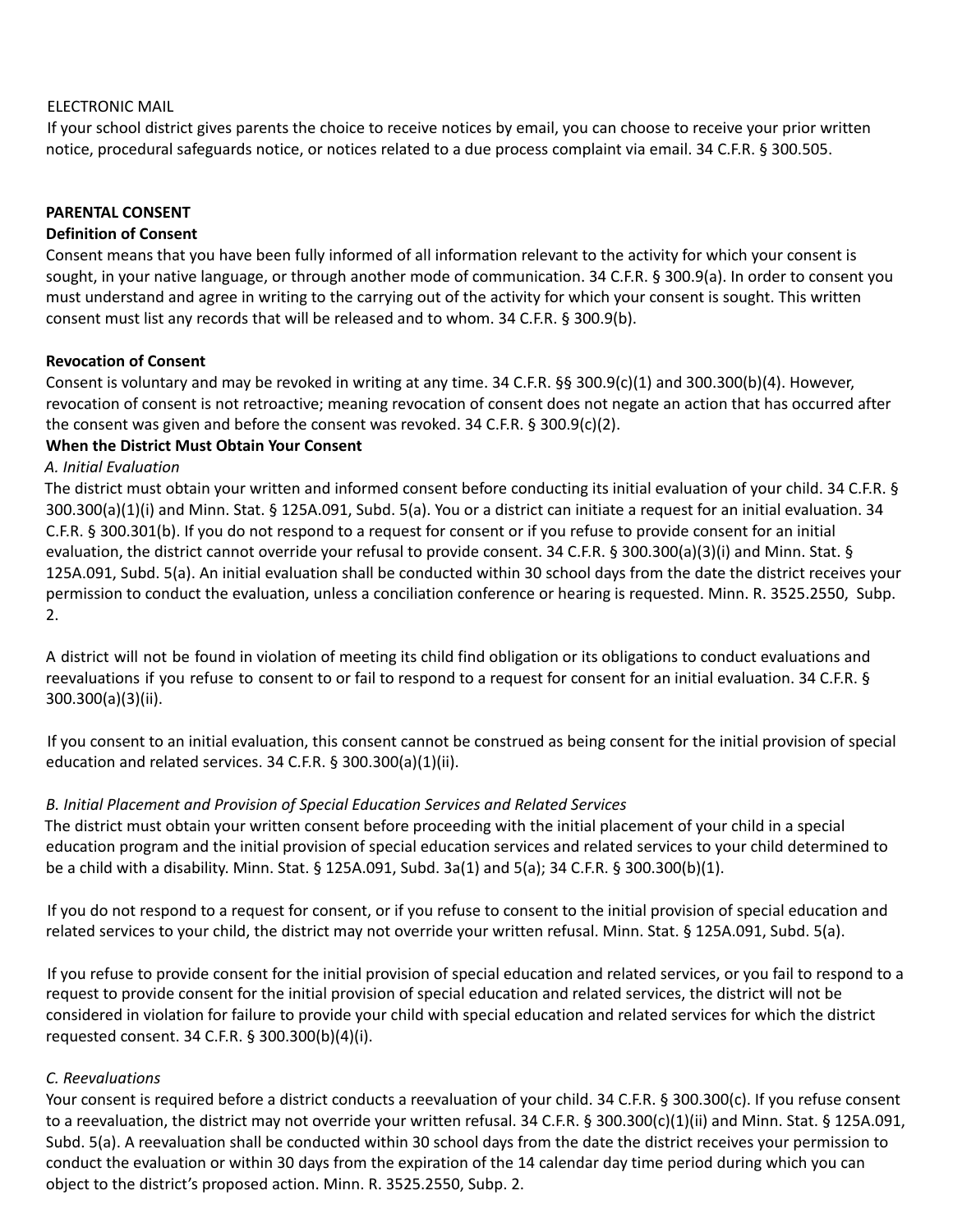### *D. Transition Services*

Your consent is required before personally identifiable information is released to officials of participating agencies providing or paying for transition services. 34 C.F.R. §§ 300.622(a)(2) and 300.321(b)(3).

### *When Your Consent is Not Required*

Except for an initial evaluation and the initial placement and provision of special education and related services, if you do not notify the district of your objection within 14 days of when the district sends the notice of the district's proposal to you, the district's proposal goes into effect even without your consent. Minn. Stat. § 125A.091, Subd. 3a(1). Additionally, your consent is not required for a district to review existing data in your child's educational file as part of an evaluation or a reevaluation. 34 C.F.R. § 300.300(d)(1)(i).

Your consent is also not required for the district to administer a test or other evaluation that is given to all children, unless consent is required from parents of all children. 34 C.F.R. § 300.300(d)(1)(ii).

#### **Parent's Right to Object and Right to a Conciliation Conference**

You have a right to object to any action the district proposes within 14 calendar days of when the district sends you the prior written notice of their proposal. Minn. Stat. § 125A.091, Subd. 3a(1). If you object to the district's proposal, you have the right to request a conciliation conference, mediation, facilitated IEP team meeting or a due process hearing. 34 C.F.R. § 300.507; Minn. Stat. §§ 125A.091, Subd. 3a(2) and Subd.14. The District must hold a conciliation conference within ten calendar days from the date the district receives your request for a conciliation conference. Minn. Stat. § 125A.091, Subd. 7.

Except as provided under Minnesota Statutes, section 125A.091, all discussions held during a conciliation conference are confidential and are not admissible in a due process hearing. Within five days after the final conciliation conference, the district must prepare and provide to you a conciliation conference memorandum that describes the district's final proposed offer of service. This memorandum is admissible evidence in any subsequent proceeding. Minn. Stat. § 125A.091, Subd. 7.

You and the district may also agree to use mediation or a facilitated individualized education program (IEP) team meeting to resolve your disagreement. Minn. Stat. § 125A.091, Subd. 8. You or the district can also request a due process hearing (see section about Impartial Due Process Hearings later in this document).The district must continue to provide an appropriate education to your child during the proceedings of a due process hearing. 34 C.F.R. § 300.518.

#### **Confidentiality and Personally Identifiable Information**

Personally identifiable information is information that includes, but is not limited to, a student's name, the name of the student's parent or other family members, the address of the student or student's family, a personal identifier, such as the student's Social Security number, student number, or biometric record, another indirect identifier, such as the student's date of birth, place of birth, a mother's maiden name, other information that, alone or in combination, is linked to or linkable to a specific student that would allow a reasonable person in the school community, who does not have personal knowledge of the relevant circumstances, to identify the student with reasonable certainty, or information requested by a person who the educational agency or institution reasonably believes knows the identity of the student to whom the education record relates. 34 C.F.R. § 99.3.

Districts and MDE must protect the confidentiality of any personally identifiable data, information, and records they collect, maintain, disclose and destroy. 34 C.F.R. §§ 300.610 and 300.623.

Generally, your written consent is required before a district may disclose personally identifiable information from your child's educational record with anyone other than officials of participating agencies collecting or using the information under the Individuals with Disabilities Education Act (IDEA) or for any purpose other than meeting a requirement of that law. 34 C.F.R §§ 99.3 and 99.31.

When your consent is not required to share personally identifiable information. Your consent, or the consent of an eligible student (age 18 or older), is not required before personally identifiable information contained in education records is released to officials of a school district or the state department of education for meeting IDEA requirements. 34 C.F.R. § 300.622(a).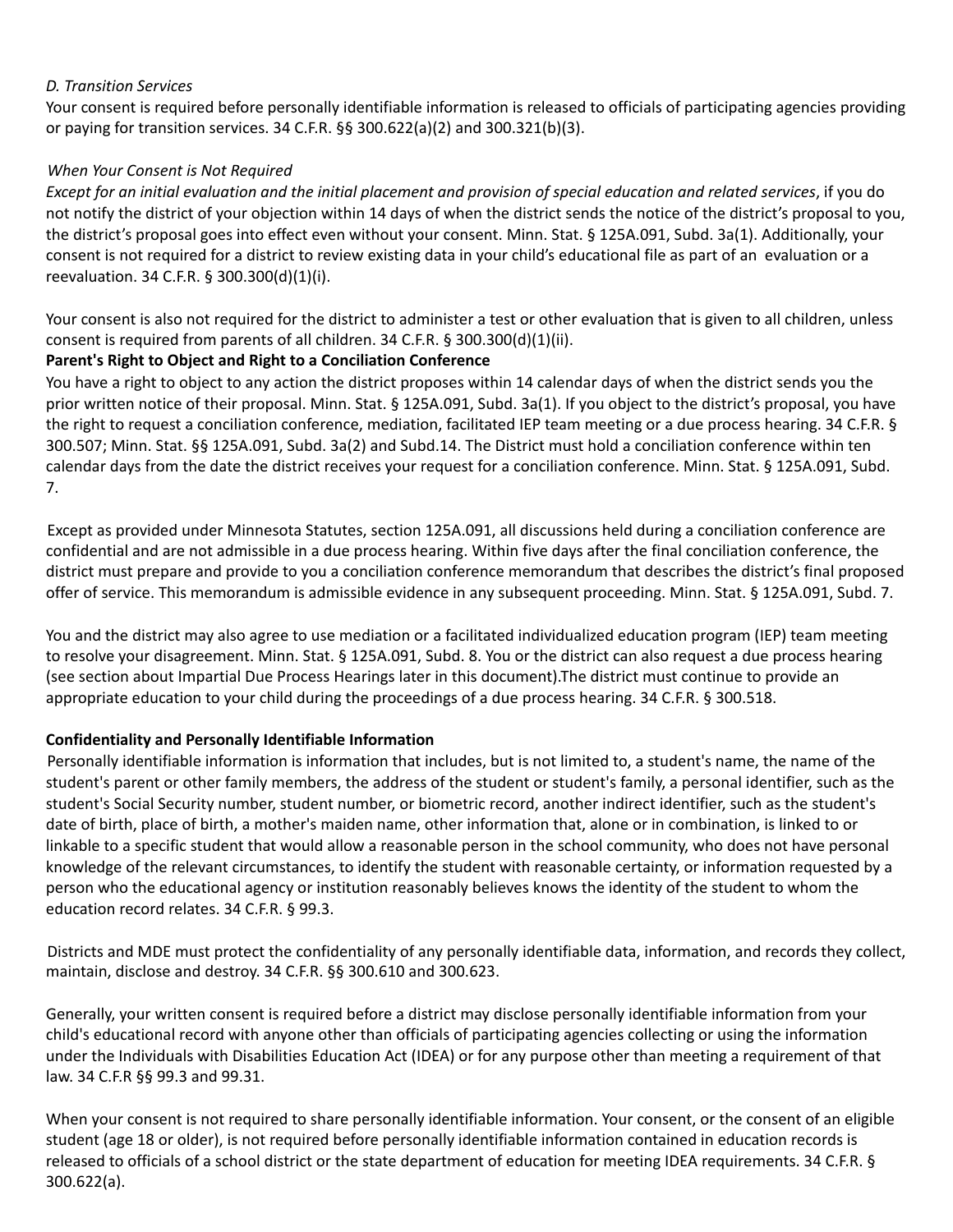Your child's educational records, including disciplinary records, can be transferred without your consent to officials of another school, district, or postsecondary institution if your child seeks to enroll in or attend the school or institution or a school in that district. 34 C.F.R. § 99.31(a)(2).

Disclosures made without your consent must be authorized under the Family Educational Rights and Privacy Act (FERPA). Please refer to 34 C.F.R. Part 99 for additional information on consent requirements concerning data privacy under federal law.

### **Directory Information**

Directory information can be shared without your consent. This type of information is data contained in an education record of your child that would not generally be considered harmful or an invasion of privacy if disclosed. 34 C.F.R. § 99.3.

Directory information includes, but is not limited to, a student's address, telephone number, email address, date and place of birth, major field of study, grade level, enrollment status, dates of attendance, participation in official activities and sports, weight and height of athletic team members, degrees, honors, and awards received, the most recent educational agency or institution attended, and a student ID number, user ID, or other unique personal identifier used for accessing or communicating electronically if certain criteria are met. Directory information does not include a student's Social Security number or a student ID number not used in connection with accessing or communicating electronically as provided under federal law. 34 C.F.R. § 99.3.

Districts must give you the option to refuse to let the district designate any or all data about your child as directory information. This notice can be given to you by any means reasonably likely to inform you or an eligible student of this right. Minn. Stat. § 13.32, Subd. 5. If you do not refuse to release the above information as directory information, that information is considered public data and can be shared without your consent.

Data about you (meaning parents) is private data but can be treated as directory information if the same procedures that are used by a district to designate student data as directory information are followed. Minn. Stat. § 13.32, Subd. 2(c).

**WRITTEN ANNUAL NOTICE RELATING TO THIRD PARTY BILLING FOR IEP HEALTH-RELATED SERVICES** Before billing Medical Assistance or MinnesotaCare for health-related services the first time, and each year, the district must inform you in writing that:

The district will share data related to your child and health-related services on your child's IEP with the Minnesota Department of Human Services to determine if your child is covered by Medical Assistance or MinnesotaCare and whether those services may be billed to Medical Assistance or MinnesotaCare.

Before billing Medical Assistance or MinnesotaCare for health-related services the first time, the district must obtain your consent, including specifying the personally identifiable information that may be disclosed (e.g., records or information about the services that may be provided), the purpose of the disclosure, the agency to which the disclosure may be made (i.e. the Department of Human Services) and which specifies that you understand and agree that the school district may access your (or your child's) public benefits or insurance to pay for health-related services.

The district will bill Medical Assistance or MinnesotaCare for the health-related services on your child's IEP. Minn. Stat. § 125A.21, Subd. 2(c)(1).

The district may not require you to sign up for or enroll in Medical Assistance or MinnesotaCare or other insurance programs in order for your child to receive special education services.

The district may not require you to incur an out-of-pocket expense such as the payment of a deductible or co-pay amount incurred in filing a claim for health services provided, but may pay the cost that you otherwise would be required to pay.

The district may not use your child's benefits under Medical Assistance or MinnesotaCare if that use would: decrease available lifetime coverage or any other insured benefit; result in your family paying for services that would otherwise be covered by the public benefits or insurance program and that are required for the child outside of the time your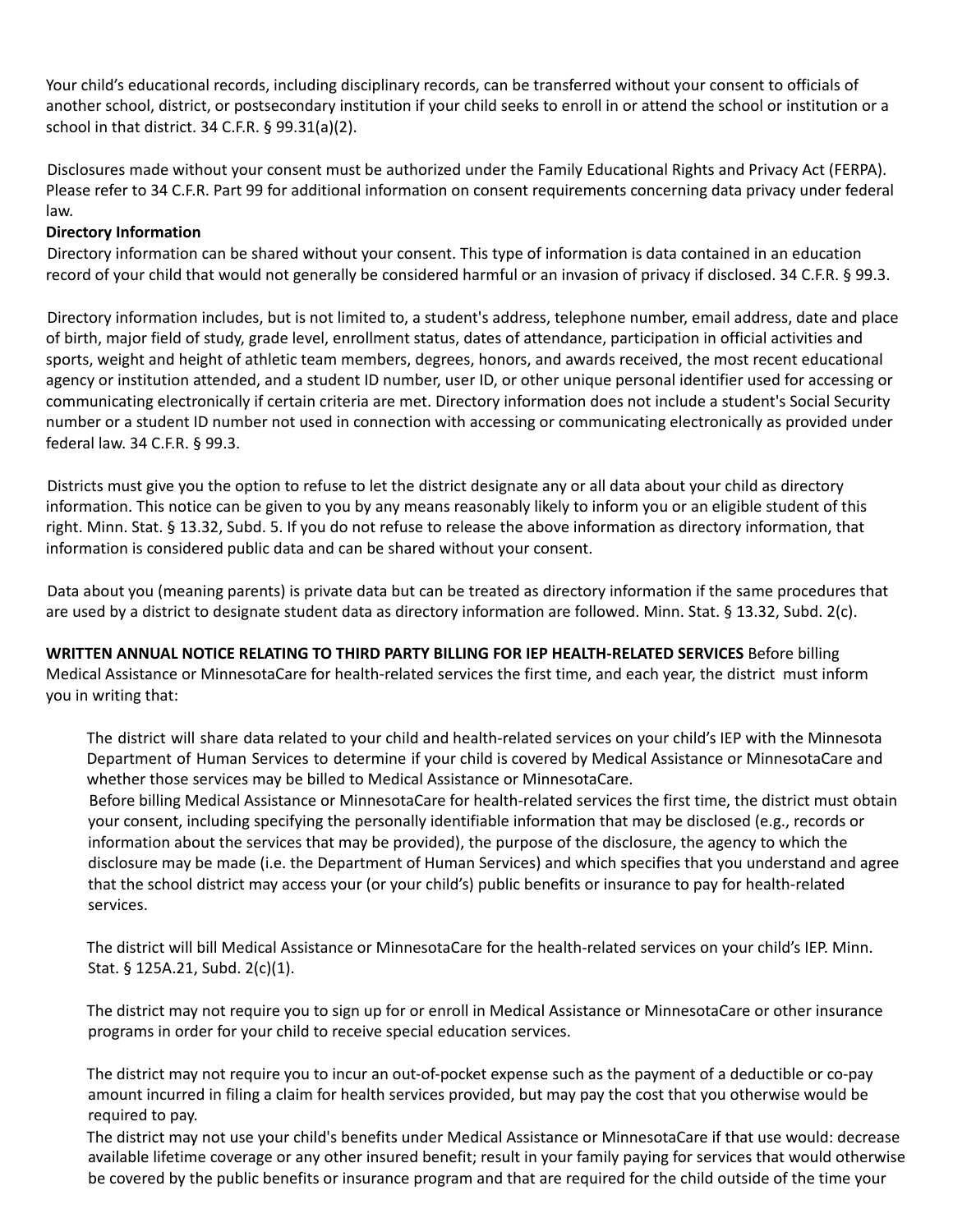child is in school; increase your premiums or lead to the discontinuation of benefits or insurance; or risk your loss of eligibility for home and community-based waivers, based on aggregate health-related expenditures.

You have the right to receive a copy of education records the district shares with any third party when seeking reimbursement for IEP health-related services. Minn. Stat. § 125A.21, Subd. 2(c)(2).

You have the right to stop your consent for disclosure of your child's education records to a third party, including the Department of Human Services, at any time. If you stop consent, the district may no longer share your child's education records to bill a third party for IEP health-related services. You can withdraw your consent at any time, and your child's IEP services will not change or stop. Minn. Stat. § 125A.21, Subd. 2(c)(3).

### **INDEPENDENT EDUCATIONAL EVALUATIONS**

An independent educational evaluation (IEE) is an evaluation by a qualified person(s) who is not an employee of your district. 34 C.F.R. § 300.502(a)(3)(i). You may ask for an IEE at school district expense if you disagree with the district's evaluation. 34 C.F.R. § 300.502(b)(1). A hearing officer may also order an independent educational evaluation of your child at school district expense during a due process hearing. 34 C.F.R. § 300.502(d).

Upon request for an IEE, the district must give you information regarding its criteria for selection of an independent examiner and information about where an independent education evaluation may be obtained. 34 C.F.R. § 300.502(a)(2).

If you request an IEE, the district must, without delay, ensure that it is provided at public expense or request a hearing to determine the appropriateness of its evaluation. 34 C.F.R. § 300.502(b)(2). If the district goes to hearing and the hearing officer determines the district's evaluation is appropriate, you still have the right to an independent evaluation, but not at public expense. 34 C.F.R. § 300.502(b)(3).

If you obtain an IEE, the results of the evaluation must be considered by the IEP/IIIP (Individual Interagency Intervention Plan) Team and may be presented as evidence at a due process hearing regarding your child. 34 C.F.R. § 300.502(c).

#### **EDUCATION RECORDS**

#### **Definition of an Education Record**

Under federal law an education record means those records that are directly related to a student and that are maintained by the department or the district.

#### **Your Access to Records**

If you want to look at your child's education records, the district must give you access to those records for your review. Education records include most of the information about your child that is held by the school. 34 C.F.R. § 300.613(a). However, information held solely by your child's teacher for his or her own instructional use may not be included in the education records. Minn. Stat. § 13.32, Subd. 1(a).

The district must allow you to review the records without unnecessary delay, and before any meeting regarding an IEP, or any hearing or resolution session about your child. 34 C.F.R. § 300.613(a). In addition, the district must comply with your request to review your child's education records immediately, if possible, or within 10 days of the date of the request (excluding Saturdays, Sundays and legal holidays), if immediate compliance is not possible. Minn. Stat. § 13.04, Subd. 3.

Your right to inspect and review records includes the right to:

An explanation or interpretation from the district of your child's records upon request, 34 C.F.R. § 300.613(b)(1); Minn. Stat. § 13.04, Subd. 3;

Have your representative inspect and review the records on your behalf, 34 C.F.R. § 300.613(b)(3); Request that the district provide copies of your child's educational records to you, 34 C.F.R. § 300.613(b)(2); Minn. Stat. § 13.04, Subd. 3; and

Review your child's records as often as you wish in accordance with state law, 34 C.F.R. § 300.613(c). State law provides that if you have been shown private data and have been informed of its meaning, that data does not need to be disclosed to you for a period of 6 months unless a dispute or action is pending or new information is created or collected. Minn. Stat. § 13.04, Subd. 3.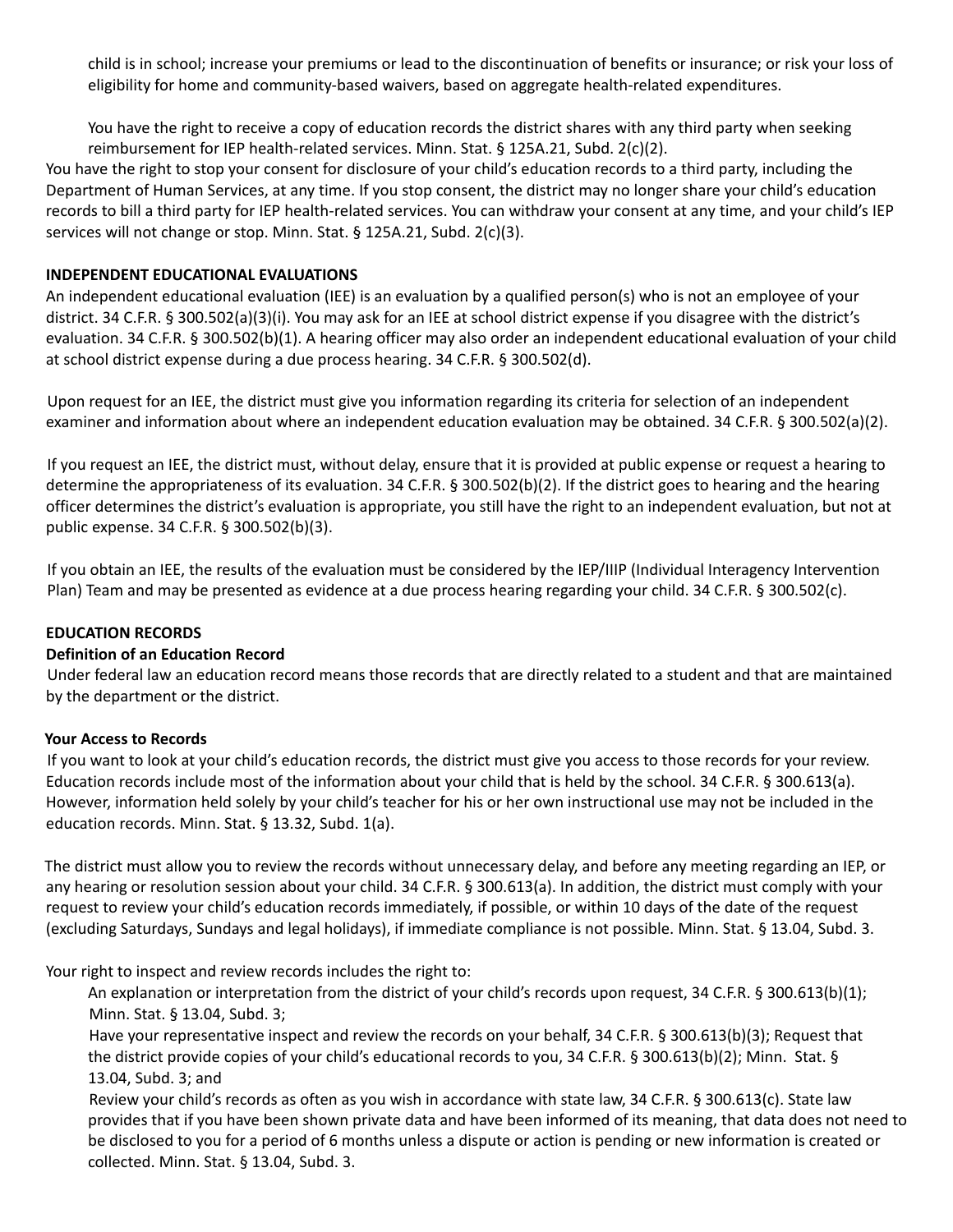#### **Transfer of Rights**

Your rights regarding accessing your child's education records generally transfer to your child at age 18. 34 C.F.R. §§ 300.625 and 99.5(a). Notice must be provided to you and your child regarding this transfer of rights. 34 C.F.R. § 300.520(a)(3).

### **Records on More Than One Child**

If any education record includes information on more than one child, you have the right to inspect and review only information relating to your child. 34 C.F.R. § 300.615. You can seek consent to review and inspect education records that include information about children in addition to your own, but those parents of those children have a right to refuse your request for consent.

### **List of Types and Locations of Information**

Upon your request, the district and the department must provide you with a list of the types and locations of education records they collect, maintain or use. 34 C.F.R. § 300.616.

### **Record of Access by Others**

The district must keep a record of each request for access to, and each disclosure of, personally identifiable information in your child's education records. This record of access must include the name of the individual who made the request or received personally identifiable information from your child's education records, the date access was given and the purpose of the disclosure or the individual's legitimate interest in the information. 34 C.F.R. §§ 300.614 and 99.32.

### **Consent to Release Records**

Generally, your consent is required before personally identifiable information is released to unauthorized individuals or agencies. 34 C.F.R. §§ 300.622(a) and 99.30(a); Minn. Stat. § 13.05, Subd. 4(d). The consent must be in writing and must specify the individuals or agencies authorized to receive the information: the nature of the information to be disclosed; the purpose for which the information may be used; and a reasonable expiration date for the authorization to release information. 34 C.F.R. § 99.30(b); Minn. Stat. § 13.05, Subd. 4(d). Upon request, the district must provide you with a copy of records it discloses after you have given this consent. 34 C.F.R. § 99.30(c).

The district may not disclose information contained in your child's IEP/IIIP, including diagnosis and treatment information, to a health plan company without your signed and dated consent. Minn. Stat. § 125A.21, Subd. 7.

## **Fees for Searching, Retrieving and Copying Records**

The district may not charge a fee to search or retrieve records. However, if you request copies, the district may charge a reasonable fee for the copies, unless charging that fee would prevent you from exercising your right to inspect and review the education records because you cannot afford to pay it. 34 C.F.R. §§ 300.617 and 99.11; Minn. Stat. §13.04, Subd. 3.

#### **Amendment of Records at Parent's Request**

If you believe that information in your child's records is inaccurate, misleading, incomplete or in violation of your child's privacy or other rights, you may request in writing that the district amend or remove the information. 34 C.F.R. §§ 300.618(a) and 99.20(a); Minn. Stat. § 13.04, Subd. 4.

The district must decide within a reasonable time whether it will amend the records. 34 C.F.R. §§ 300.618(b) and 99.20(b). If the district decides not to amend the records, it must inform you that you have the right to a hearing to challenge the district's decision. 34 C.F.R. §§ 300.618(c), 300.619 and 99.20(c). If, as a result of that hearing, the district decides that the information is not inaccurate, misleading, or otherwise in violation of your child's privacy right, it must inform you that you have the right to include a statement of your comments and disagreements alongside the challenged information in your child's education records. 34 C.F.R. § 300.620(b). A hearing to challenge information in education records must be conducted according to the procedures for such hearings under FERPA. 34 C.F.R. § 300.621.

#### **Transfer of Records**

Minnesota Statutes require that a district, a charter school, or a nonpublic school transfer a student's educational records, including disciplinary records, from a school a student is transferring from to a school in which a student is enrolling within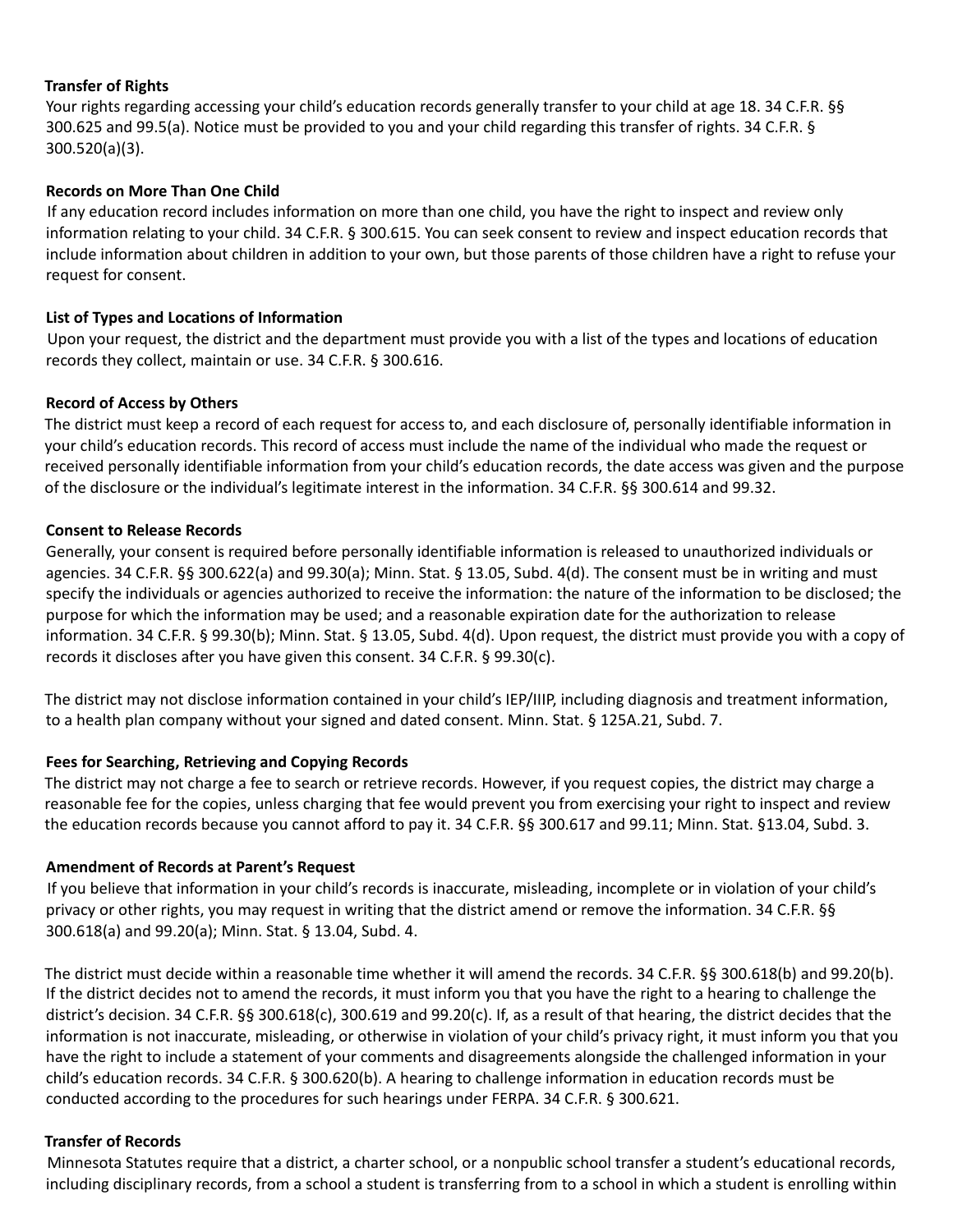## 10 business days of a request. Minn. Stat. § 120A.22, Subd. 7.

## **Destruction of Records**

The district must inform you when personally identifiable information is no longer needed in order to provide education services to your child. 34 C.F.R. § 300.624(a). That information must be destroyed at your request. However, the school may retain a permanent record of your child's name, address, phone number, grades, attendance records, classes attended, grade level completed and year completed. 34 C.F.R. § 300.624(b).

Under federal law, destruction means the physical removal of personal identifiers from information so that the information is no longer personally identifiable. Thus, the student's record does not need to be physically destroyed to comply with your request to destroy special education related records. Districts can appropriately comply with this requirement by removing personally identifiable information from the student's records. The choice of destruction method generally lies with the school district. 34 C.F.R. § 300.611; Letter to Purcell, 211 IDELR 462 (OSEP, 1987); and Klein Indep. Sch. Dist., 17 IDELR 359 ( SEA TC, 1990).

The district shall not destroy any education records if there is an outstanding request to inspect or review the records. 34 C.F.R. § 99.10(e).

Despite your request to destroy records a district can keep certain records necessary to comply with the General Education Provision Act (GEPA), which requires that recipients of federal funds keep records related to the use of those funds. Letter to New, 211 IDELR 473 (OSEP, 1987); 34 C.F.R. §300.611(a); and 20 U.S.C. Ch. 31, sec. 1232(f)(a). You may want to maintain certain special education records about your child for documentation purposes in the future, such as for applying for SSI benefits.

## **MEDIATION**

Mediation is a free, voluntary process to help resolve disputes. You or your district may request free mediation from the Minnesota Department of Education's Special Education Alternative Dispute Resolution program at 651-582-8222 or 1-866- 466-7367. Mediation uses a neutral third party trained in dispute resolution techniques. Mediation may not be used to deny or delay your right to a due process hearing. Both you and district staff must agree to try mediation before a mediator can be assigned. At any time during the mediation, you or the district may end the mediation. 34 C.F.R. §§ 300.506 and 300.152(a)(3)(ii).

If you and the district resolve all or a portion of the dispute or agree to use another procedure to resolve the dispute, the mediator shall ensure that the resolution or agreement is in writing and signed by both you and the district and that both parties receive a copy of the document. The written resolution or agreement shall state that all discussions that occurred during mediation are confidential and may not be used as evidence in any hearing or civil proceeding. The resolution or agreement is legally binding on both you and the district and is enforceable in state or federal district court. You or the district can request another mediation to resolve a dispute over implementing the mediation agreement. Minn. Stat. § 125A.091, Subd. 10.

## **FILING A WRITTEN COMPLAINT**

Any organization or individual may file a complaint with the Minnesota Department of Education (MDE). 34 C.F.R. § 300.153(a). Complaints sent to MDE must:

Be in writing and be signed by the individual or organization filing the complaint, 34 C.F.R. §

300.153(a); Allege violations of state or federal special education law or rule, 34 C.F.R. § 300.153(b)(1);

State the facts upon which the allegation is based, 34 C.F.R. § 300.153(b)(2);

Include the name, address and telephone number of the person or organization making the complaint, 34 C.F.R. § 300.153(b)(3);

Include the name and address of the residence of the child and the name of the school the child is attending, 34 C.F.R. § 300.153(b)(4)(i)(ii);

A description of the nature of the child's problem; including facts relating to the problem, 34 C.F.R. § 300.153(b)(4)(iv);

A proposed resolution of the problem to the extent known and available to the party at the time the complaint is filed, 34 C.F.R. § 300.153(b)(4)(v); and

Be forwarded to the public agency providing services to the child at the same time the complaint is sent to MDE, 34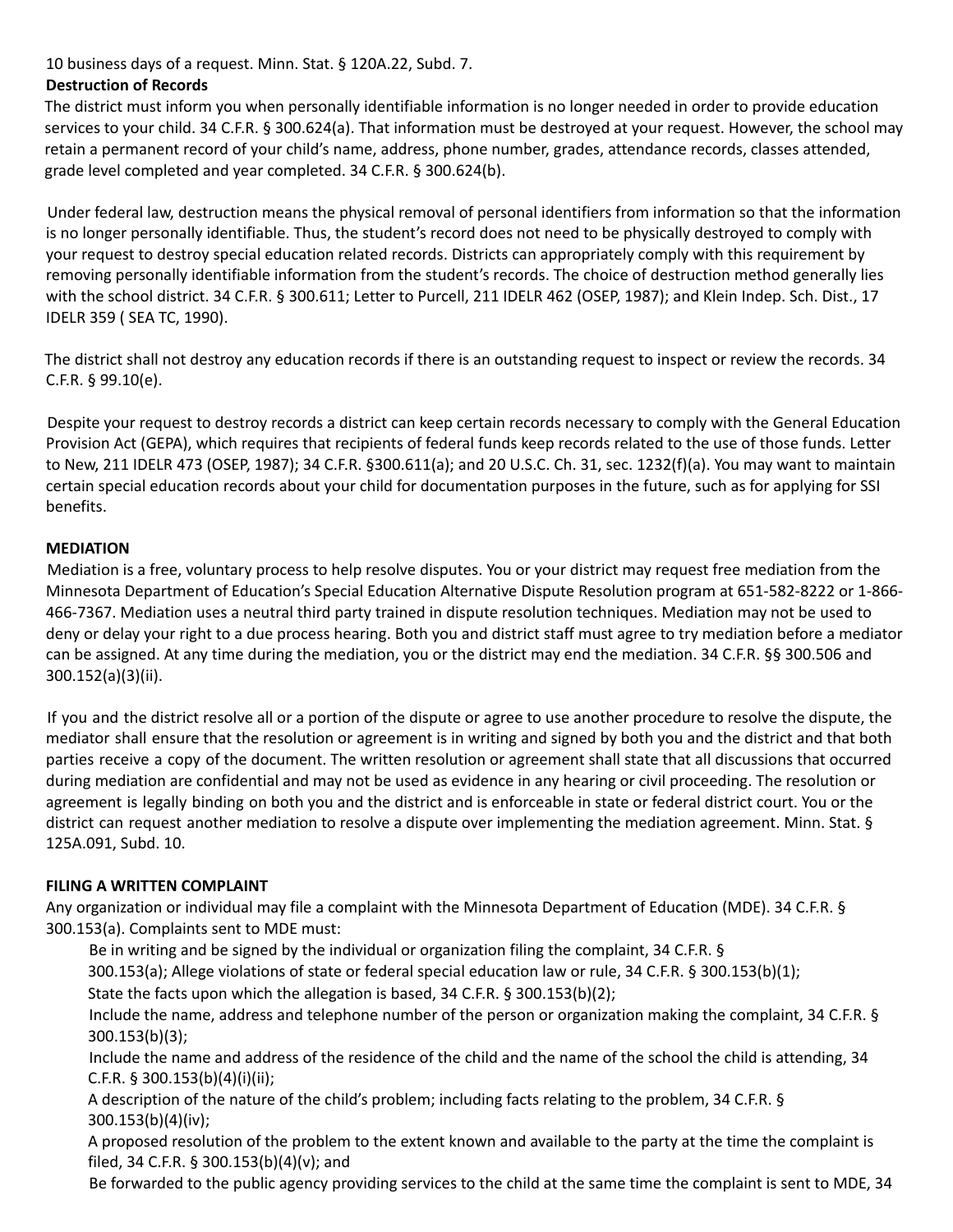The complaint must be sent to: Minnesota Department Education Division of Compliance and Assistance Due Process Supervisor 1500 West Highway 36 Roseville, MN 55113-4266 651.582.8689 Phone 651.582.8725 Fax

The complaint must be received by MDE no later than one year after the alleged violation occurred. 34 C.F.R. § 300.153(c). MDE will issue a written decision within 60 days, unless exceptional circumstances require a longer time or you or the district agree to extend the time to participate in mediation. 34 C.F.R. § 300.152(a) and (b). The final complaint decision may be appealed to the Minnesota Court of Appeals by you (the parent) or the school district injured-in-fact by the decision within 60 days of receiving notice of the final decision.

## **MODEL FORMS**

MDE has developed model forms that can be used to file special education or due process complaints. These forms are not required, but are available as a resource to use when filing a complaint. 34 C.F.R. § 300.509. These model forms are available MDE's website: MDE > School Support > Compliance and Assistance > Due Process Forms.

#### **IMPARTIAL DUE PROCESS HEARING**

Both you and the district have a right to request an impartial due process hearing in writing within two years of the date you or the agency knew or should have known about the alleged action that forms the basis of the due process complaint. Minn. Stat. § 125A.091, Subd. 14(a) and 34 C.F.R. §§ 300.507 and 300.511(e).

A due process hearing can be requested regarding a proposal or refusal to initiate or change a child's evaluation, IEP, educational placement, or to provide FAPE. Minn. Stat. § 125A.091, Subd. 14(a).

A due process hearing may address any matter related to the identification, evaluation, educational placement, manifestation determination or provision of a free and appropriate public education of your child. Minn. Stat. § 125A.091, Subd. 12. Within 15 days of receiving notice of your due process complaint, and prior to the due process hearing, the school district must arrange for a resolution meeting with you and the relevant members of the IEP Team who have knowledge of the facts alleged in the due process complaint. 34 C.F.R. § 300.510(a).

The purpose of this meeting is for you to discuss the due process complaint, and the facts that form the basis of the due process complaint, so that the school district has the opportunity to resolve the dispute that is the basis for the due process complaint. 34 C.F.R. § 300.510(a)(2).

The resolution meeting need not be held if you and the school district agree in writing to waive the meeting or agree to mediation. 34 C.F.R. § 300.510(a)(3). A resolution meeting is also not required to be held when the district is the party who requests a due process hearing. 34 C.F.R. 300.510(a) cmts. at 71 F.R. 46700 (2006). If the matter is not resolved within 30 days of receipt of the due process complaint, the hearing timelines begin. 34 C.F.R. § 300.510(b)(1).

If the school district is unable to obtain your participation in the resolution meeting or mediation after reasonable efforts have been made and the school district does not agree to waive the meeting in writing, the school district may, at the conclusion of the 30-day period, request that a hearing officer dismiss your due process complaint. 34 C.F.R. § 300.510(b)(4).

#### **Loss of Right to a Due Process Hearing**

NOTE: Due to an interpretation of state law by the 8th Circuit Court of Appeals, if your child changes school districts and you do not request a due process hearing before your child enrolls in a new district, you may lose the right to have a due process hearing about any special education issues that arose in the previous district. See Thompson v. Bd. of the Special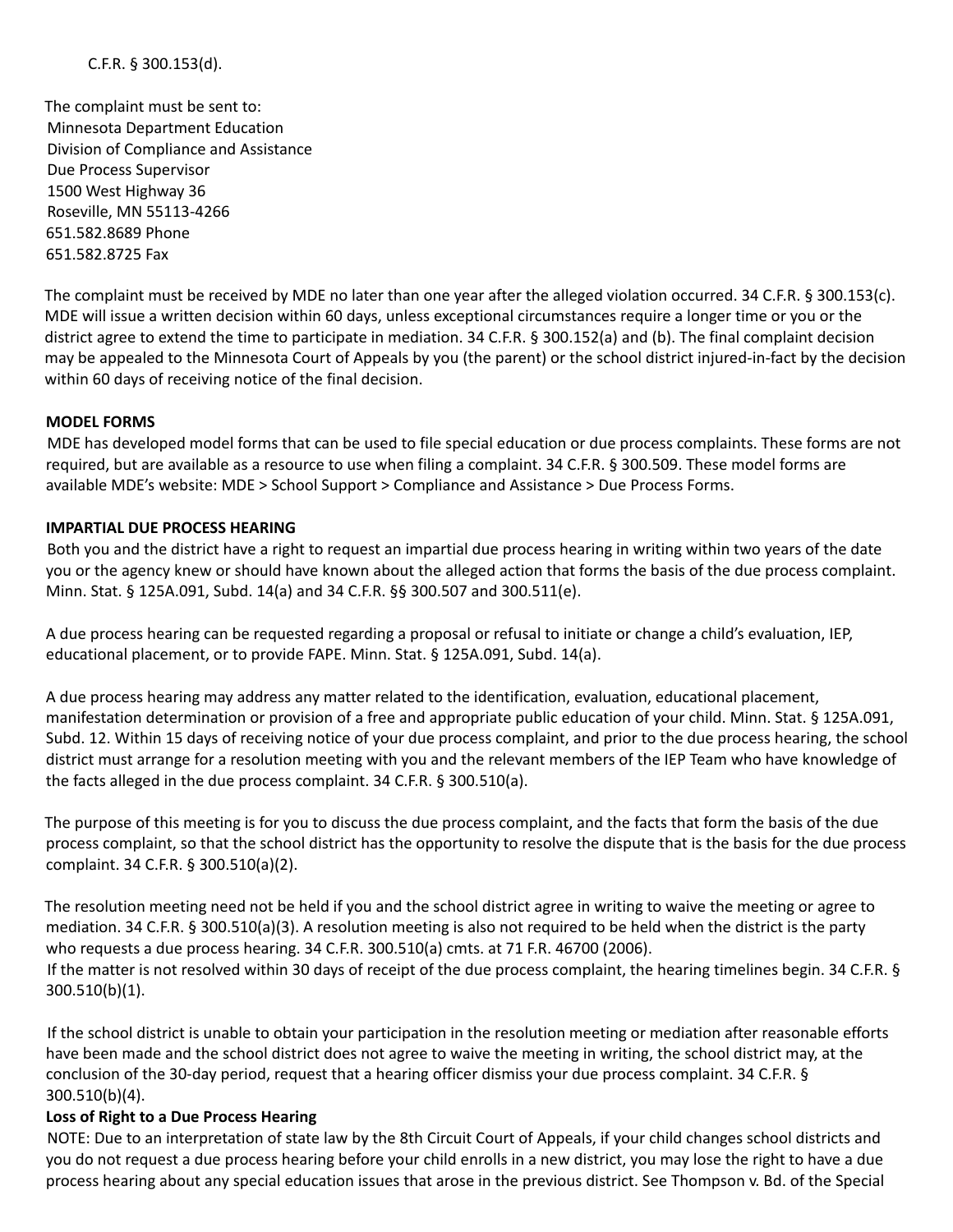Sch. Dist. No. 1, 144 F.3d.574 (8th Cir. 1998). You do still have a right to request a due process hearing about special educational issues that may arise in the new district where your child is attending.

### **Procedures for Initiation of a Due Process Hearing**

Upon a written request for a hearing, the district must give you a copy of this procedural safeguard notice and a copy of your rights at hearing. 34 C.F.R. § 300.504(a)(2). If you or the district request a hearing, the other party must be provided with a copy of the request and submit the request to the department. Once it receives the request, the department must give a copy of the procedural safeguards notice to you. Minn. Stat. § 125A.091, Subd. 14(d). All written requests must include:

The name of your child, 34 C.F.R. § 300.508(b)(1); Minn. Stat. § 125A.091, Subd. 14(b);

The address of your child, 34 C.F.R. § 300.508(b)(2); Minn. Stat. § 125A.091, Subd. 14(b);

The name of the school your child is attending, 34 C.F.R. § 300.508(b)(3); Minn. Stat. § 125A.091, Subd. 14(b); A description of the problem(s), including your view of the facts, 34 C.F.R. § 300.508(b)(5); Minn. Stat. § 125A.091, Subd. 14(b); and

A proposed resolution of the problem to the extent known and available to you at the time, 34 C.F.R. § 300.508(b)(6); Minn. Stat. § 125A.091, Subd. 14(b).

MDE maintains a list of qualified hearing officers. Upon receipt of a written request for a hearing, MDE will appoint a hearing officer from that list to conduct the hearing. Minn. Stat. § 125A.091, Subd. 13. Below are a few of your rights at hearing. This is not a complete list of rights.

Both you and the district have the right to:

Be accompanied and advised by counsel and by individuals with special knowledge or training with respect to the problems of children with disabilities, 34 C.F.R. § 300.512(a)(1);

Present evidence and confront, cross-examine and compel the attendance of witnesses, 34 C.F.R. § 300.512(a)(2); Prohibit the introduction of any evidence at the hearing that has not been disclosed at least five business days before the hearing, including evaluation data and recommendations based on that data, 34 C.F.R. § 300.512(a)(3); and Receive a free copy of the hearing transcript or electronic recording of findings of fact and decisions, 34 C.F.R. §§ 300.512(a)(4)-(a)(5) and (c)(3).

As a parent, you, specifically, have the right to:

Have your child, who is the subject of the hearing, present, 34 C.F.R.  $\S$  300.512(c)(1);

Open the hearing to the public, 34 C.F.R. § 300.512(c)(2); and

Have the record or transcript of the hearing and the hearing officer's findings of fact, conclusions of law and decisions made provided to you at no cost. 34 C.F.R. § 300.512(c)(3); Minn. Stat. § 125A.091, Subd. 12.

## **Responding to the Hearing Request**

If you file a hearing request and you did not previously receive a prior written notice from the district about the subject matter of the hearing request, the district must send you a written explanation of why the district refused to take the action raised in the hearing request within 10 days of receiving the hearing request. This explanation must include a description of other options considered by the IEP team, why those options were rejected, a description of each evaluation procedure, assessment, record, or report that the district used as the basis for the proposed or refused action, and a description of the factors relevant to the district's proposal or refusal decision. Minn. Stat. § 125A.091, Subd. 14(e)(1).

The district can assert that the hearing request does not meet the requirements under state law. A hearing request is considered sufficient unless the party who received the request notifies the hearing officer in writing within 15 days of receiving the request that they believe the request does not meet statutory requirements. The hearing officer must determine whether the hearing request meets statutory requirements within 5 days of receiving the request and notify the parties. Minn. Stat. § 125A.091, Subd. 14(e) (1) and (2).

Upon receiving your hearing request, the district must also send you a written response that addresses the issues you raised in the hearing request within 10 days of receiving the request. Minn. Stat. § 125A.091, Subd. 14(f).

#### **Disclosure of Additional Evidence Before a Hearing**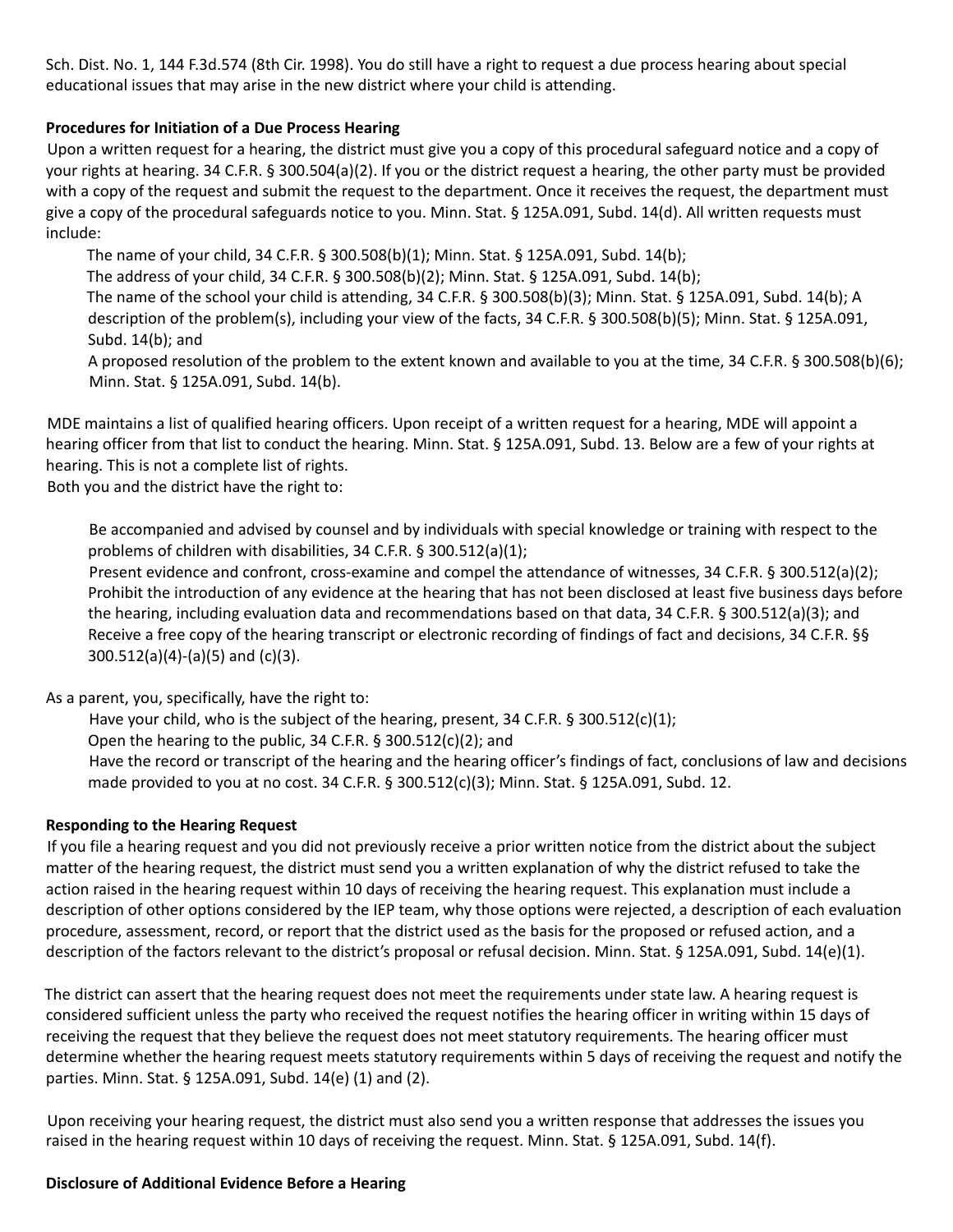A prehearing conference must be held within 5 business days of the date the commissioner appoints a hearing officer. This conference can be held in person, at a location within the district, or by telephone. Minn. Stat. § 125A.091, Subd. 15. At least 5 business days before a hearing, you and the district must disclose to each other all evaluations of your child completed by that date and recommendations based on those evaluations that are intended to be used at the hearing. 34 C.F.R. § 300.512(b)(1). A hearing officer may refuse to allow you to introduce any undisclosed evaluations or recommendations at the hearing without consent of the other party. 34 C.F.R. § 300.512(b)(2).

## **The Hearing Decision**

A hearing decision must be issued and provided to each party within 45 calendar days, or within an appropriately extended time period, upon the expiration of the 30-day resolution period after the due process complaint was received by the state agency. 34 C.F.R. § 300.515; Minn. Stat. § 125A.091, Subd. 20(a). A hearing officer may extend the time beyond the 45-day period if requested by either party for good cause shown on the record. 34 C.F.R. § 300.515(c); Minn. Stat. § 125A.091, Subd. 18, 20(a). A hearing officer must conduct oral arguments in a hearing at a time and place that is reasonably convenient to you and your child. Minn. Stat. § 125A.091, Subd. 20(a). A hearing officer's decision on whether your child received FAPE must be based on evidence and arguments that directly relate to FAPE. 34 C.F.R. § 300.513. The hearing decision is final unless you or the district files a civil action. 34 C.F.R. §§ 300.514(a)-(b) and 300.516(a). A hearing officer lacks the authority to amend a decision except for clerical and mathematical errors. Minn. Stat. § 125A.091, Subd. 20(b).

## **Separate Request for Due Process Hearing**

You have the right to file a separate due process complaint on an issue separate from a due process complaint already filed. 34 C.F.R. § 300.513(c).

## **Free or Low-Cost Legal Resources**

The district must inform you of any free or low-cost legal and other relevant services available in the area if you request the information or if you or the school district file a due process complaint. 34 C.F.R. § 300.507(2)(b). A list of free or low-cost legal resources is also available on MDE's Special Education Hearings web page (MDE> Select School Support > Compliance and Assistance > Special Education Hearings).

## **COMPLAINT AND HEARINGS DATABASE**

Final decisions on special education complaints and due process hearings are available to the public on the MDE website. 34 C.F.R. § 300.513(d). MDE maintains a public database called the Complaints, Hearings and Letters Search Engine. Decisions available in the database are redacted and all personally identifiable information is removed. This database is available on the Compliance and Assistance webpage on the MDE website at: http://w20.education.state.mn.us/WebsiteContent/ComplianceSearch.jsp.

## **CIVIL ACTION**

When you or the district disagrees with the findings or decisions made by a hearing officer, either party may file a court action. The action may be brought in federal district court or the state court of appeals. 34 C.F.R. §§ 300.514(b) and 300.516(a). Different standards of review apply in each court. An appeal to the state court of appeals must be made within 60 calendar days of your receipt of the decision. Minn. Stat. § 125A.091, Subd. 24. An appeal to federal district court must be made within 90 days of the date of the decision. 34 C.F.R. § 300.516(b); Minn. Stat. § 125A.091, Subd. 24.

## **PLACEMENT DURING A HEARING OR CIVIL ACTION**

During a hearing or court action, unless you and the district agree otherwise, your child will remain in the educational placement where he/she is currently placed and must not be denied initial admission to school. 34 C.F.R. §§ 300.518(a) and (b) and 300.533. This is commonly referred to as the "stay-put" rule.

Two exceptions to the "stay-put" rule exist:

Students may be removed from their educational setting for not more than 45 school days to an interim alternative educational placement for certain weapon, drug or serious bodily injury violations, 34 C.F.R. § 300.530(g)(1)-(3); and

A hearing officer's decision agreeing with you that a change in placement is appropriate as the "stay-put" placement during subsequent appeals, 34 C.F.R. § 300.518(d).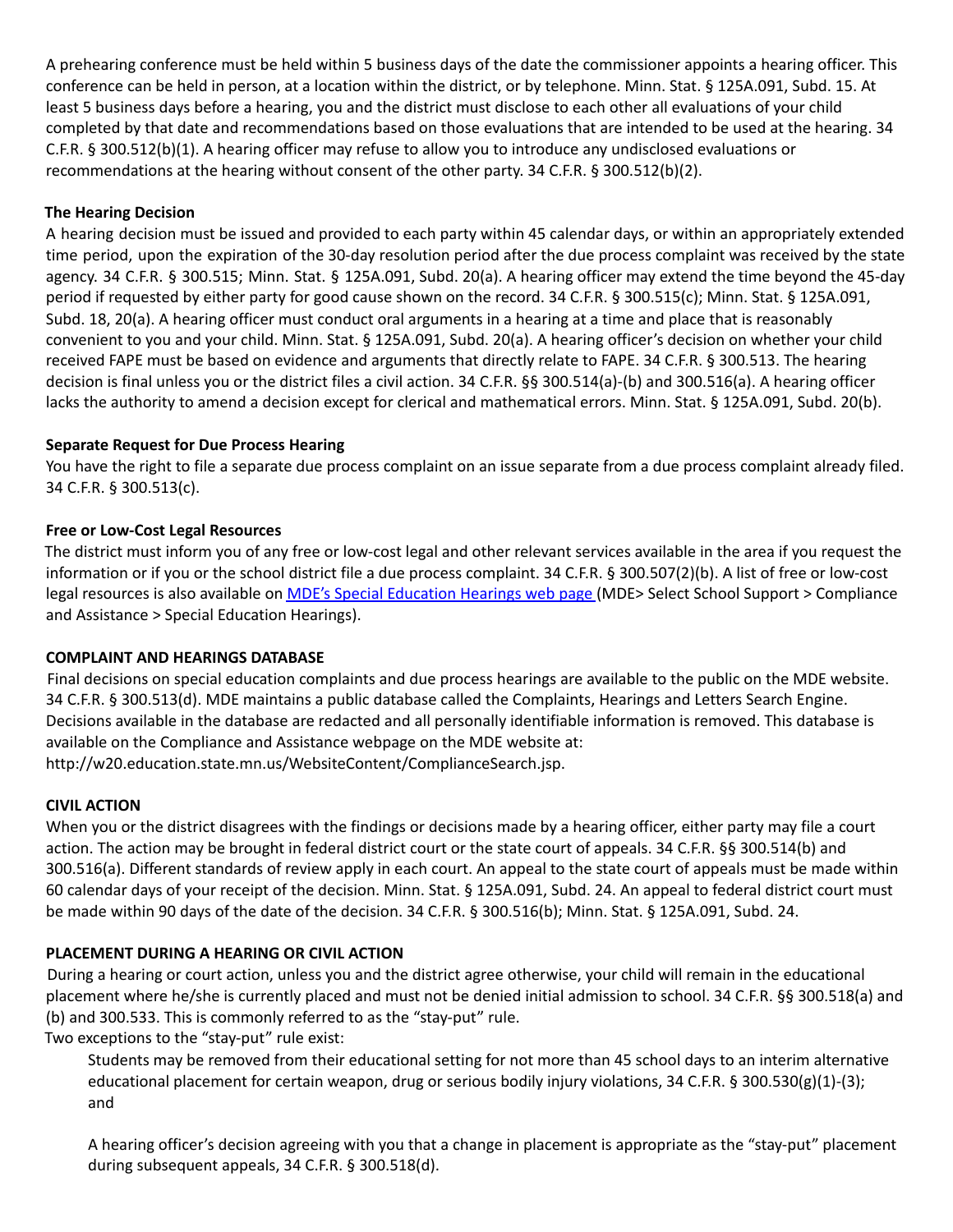#### **EXPEDITED HEARINGS**

You (the parent) or the district can request an expedited hearing in the following situations:

Whenever you dispute the district's proposal to initiate or change the identification, evaluation or educational placement of your child or the district's provision of FAPE to your child, Minn. Stat. § 125A.091, Subd. 14(a); 34 C.F.R. § 300.532(a) and (c)(1); 34 C.F.R. 300.507(a) and 34 C.F.R. § 300.503(a)(1);

Whenever you dispute the district's refusal to initiate or change the identification, evaluation or educational placement of your child or the district's provision of FAPE to your child, Minn. Stat. § 125A.091, Subd. 14(a); 34 C.F.R. § 300.532(a) and (c)(1); 34 C.F.R. § 300.507(a); 34 C.F.R. § 300.503(a)(2);

Whenever you dispute the manifestation determination, 34 C.F.R. §§ 300.530 and 300.532(a); and Whenever the district believes that maintaining the current placement of your child is substantially likely to result in injury to the child or to others, 34 C.F.R. § 300.532(b)(2)(ii).

You or a school district may file a written request for an expedited due process hearing as described above. Minn. Stat. § 125A.091, Subd. 19; 34 C.F.R. § 300.532(c)(1).

### **Timelines for Expedited Hearings**

Expedited hearings must be held within 20 school days of the date the hearing request is filed. The hearing officer must issue a decision within 10 school days after the hearing. Minn. Stat. § 125A.091, Subd. 19; 34 C.F.R. § 300.532(c)(2). A resolution meeting must occur within 7 days of receiving the hearing request, unless you and the school district agree in writing to either waive the resolution meeting or use the mediation process. Minn. Stat. § 125A.091, Subd. 19; 34 C.F.R. § 300.532(c)(3) and (3)(i). The expedited due process hearing may proceed unless the matter has been resolved to the satisfaction of both parties within 15 days of receiving the request. Minn. Stat. § 125A.091, Subd. 19; 34 C.F.R. § 300.532(c)(3)(ii).

### **Dismissal of Complaint**

If the school district is unable to obtain your participation in the resolution meeting or mediation after reasonable efforts have been made and the school district does not agree to waive the meeting in writing, the school district may, at the conclusion of the 30-day period, request that a hearing officer dismiss your due process complaint. 34 C.F.R. § 300.510(b)(4).

#### **Placement by a Hearing Officer**

A hearing officer may decide to move your child to an interim alternative educational setting for up to 45 school days if the hearing officer determines your child is substantially likely to injure himself or herself or others if he/she remains in the current placement. 34 C.F.R. § 300.532(b)(2)(ii).

#### **Right to Appeal Decision**

You or the district can appeal the decision of a hearing officer in an expedited due process hearing. 34 C.F.R. §§ 300.532(c)(5) and 300.514.

#### **INTERIM ALTERNATIVE EDUCATIONAL PLACEMENT**

The district may change your child's educational placement for up to 45 school days, if your child:

Carries a dangerous weapon to or possesses a dangerous weapon at school, on school premises, or at a school function under the jurisdiction of the school district or MDE as defined in federal law, 34 C.F.R. § 300.530(g)(1); Knowingly possesses or uses illegal drugs, or sells or solicits the sale of a controlled substance while at school, on school premises, or at a school function under the jurisdiction of the school district or MDE. This does not include alcohol or tobacco, 34 C.F.R. § 300.530(g)(2); or

Inflicts serious bodily injury upon another person while at school, on school premises, or at a school function under the jurisdiction of the school district or MDE as defined in federal law, 34 C.F.R. § 300.530(g)(3).

On the date the district decides to remove your child and the removal is a change of placement of a child with a disability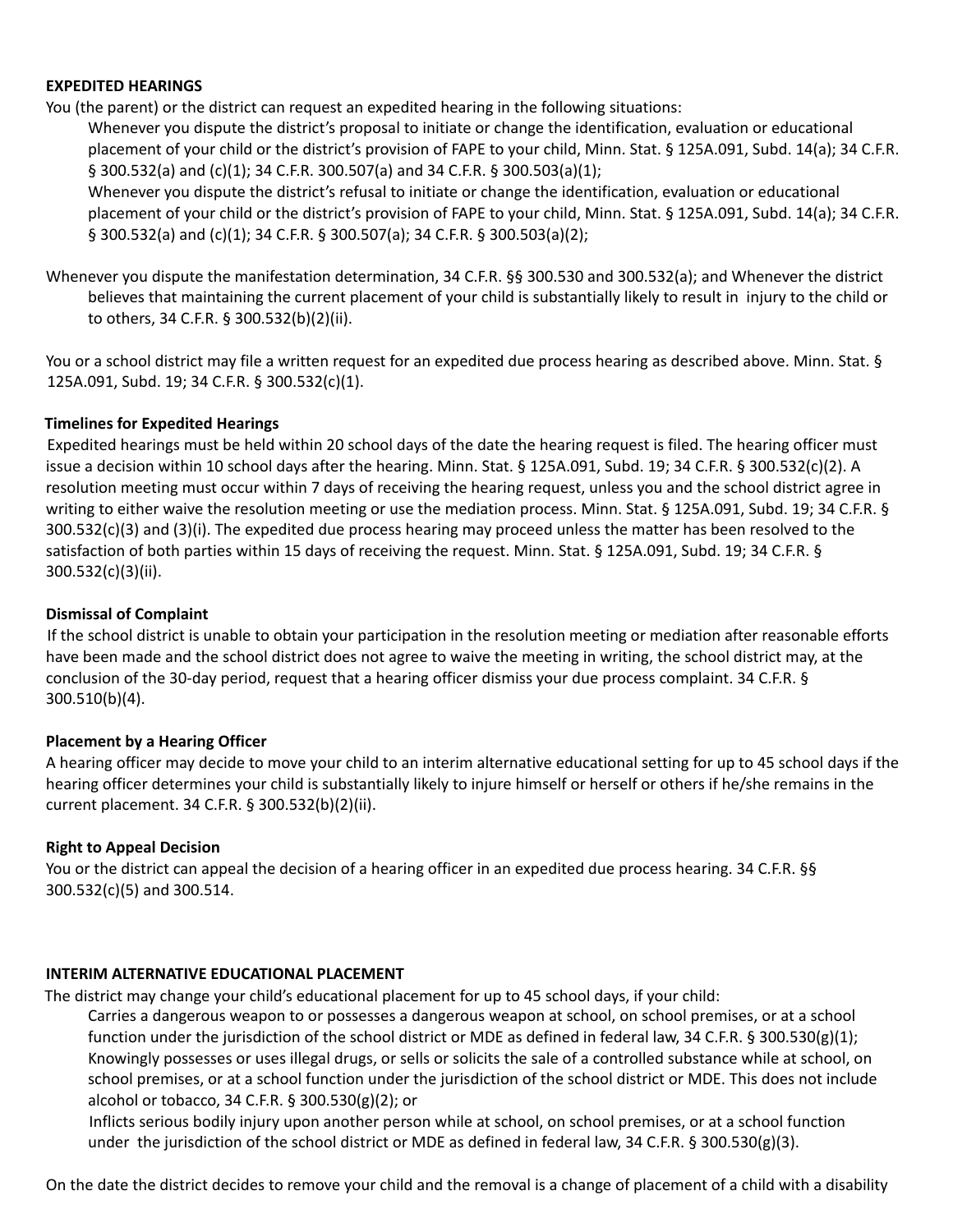because of a violation of a code of student conduct, the school district must notify you of that decision, and provide you with the procedural safeguards notice. 34 C.F.R. § 300.530(h).

The IEP/IIIP team determines the interim alternative educational setting and appropriate special education services. 34 C.F.R. §§ 300.530(d)(5) and 300.531. Even though this is a temporary change, it must allow your child:

To continue to participate in the general education curriculum and progress towards meeting goals set out in your child's IEP, although in a different setting, 34 C.F.R. §§ 300.530(d)(1)(i) and (d)(4); and Include services and modifications designed to prevent the behavior from recurring, 34 C.F.R. § 300.530(d)(1)(ii).

If your child is placed in an interim alternative educational setting, an IEP/IIIP meeting must be convened within 10 school days of the decision. 34 C.F.R. § 300.530(e)(1). At this meeting, the team must discuss behavior and its relationship to your child's disability. The team must review evaluation information regarding your child's behavior, and determine the appropriateness of your child's IEP/IIIP and behavior plan. The team will then determine if your child's conduct was caused by, or had a direct relationship to his or her disability, or if your child's conduct was the direct result of the school district's failure to implement the IEP. 34 C.F.R. § 300.530(e)(1).

## **ATTORNEY'S FEES FOR HEARINGS**

You may be able to recover attorney fees if you prevail in a due process hearing. 34 C.F.R. § 300.517(a)(1)(i). A judge may make an award of attorney's fees based on prevailing rates in your community. 34 C.F.R. § 300.517(c)(1). The court may reduce an award of attorney's fees if it finds that you unreasonably delayed the settlement or decision in the case. 34 C.F.R. § 300.517(c)(4)(i). If the district prevails and a court agrees that your request for a hearing was for any improper purpose, you may be required to pay the district's attorney's fees. 34 C.F.R. § 300.517(a)(iii).

## **EXCLUSIONS AND EXPULSION OF PUPILS WITH A DISABILITY**

Before your child with a disability can be expelled or excluded from school, a manifestation determination must be held. Minn. Stat. § 121A.43(d). If your child's misbehavior is related to his or her disability, your child cannot be expelled.

When a child with a disability is excluded or expelled under the Pupil Fair Dismissal Act, Minnesota Statutes Sections 121A.41-56, for misbehavior that is not a manifestation of the child's disability, the district shall continue to provide special education and related services after the period a period of suspension, if imposed. Minn. Stat. § 121A.43(d).

## **DISCIPLINARY REMOVALS**

If a child with a disability is removed from his or her current educational placement, this is considered a change of placement if:

The removal is for more than 10 school days in a row, 34 C.F.R.  $\S$  300.536(a)(1); or

Your child has been subjected to a series of removals that constitute a pattern because:

The series of removals total more than 10 school days in a year, 34 C.F.R. § 300.536(a)(2)(i);

Your child's behavior is substantially similar to your child's behavior in previous incidents that resulted in a series of removals, 34 C.F.R. § 300.536(a)(2)(ii); and

Of additional factors such as the length of each removals, the total amount of time your child has been removed, and the proximity of the removals to one another, 34 C.F.R. § 300.536(a)(2)(iii).

The determination of whether a pattern of removals constitutes a change of placement is made by the district. 34 C.F.R. § 300.536(b)(1). If this determination is challenged it is subject to review through due process and judicial proceedings. 34 C.F.R. § 300.536(b)(2).

## **CHILDREN NOT DETERMINED ELIGIBLE FOR SPECIAL EDUCATION AND RELATED SERVICES**

If your child has not been determined eligible for special education and related services and violates a code of student conduct, and the school district knew before the discipline violation that your child was a child with a disability then your child can utilize the protections described in this notice. 34 C.F.R. § 300.534(a).

A district is deemed to have knowledge that your child is a child with a disability if, before the behavior that brought about the disciplinary action occurred:

You expressed concern in writing to supervisory or administrative personnel at the district or to your child's teacher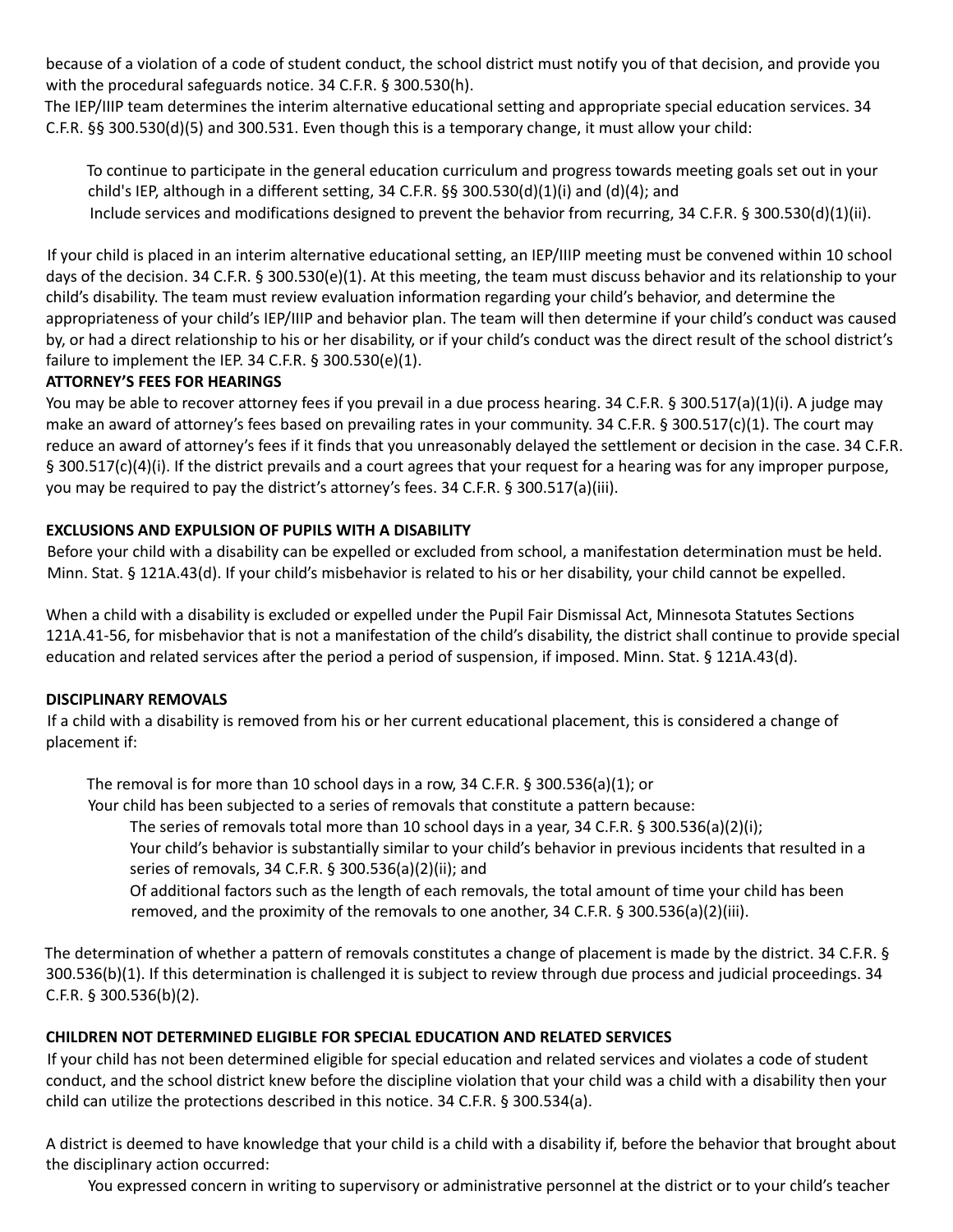that your child is in need of special education and related services, 34 C.F.R. § 300.534(b)(1);

You requested an evaluation related to eligibility for special education and related services under Part B of the IDEA, 34 C.F.R. § 300.534(b)(2); or

Your child's teacher or other district personnel expressed specific concerns about a pattern of behavior demonstrated by your child directly to the district's director of special education or to other district supervisory staff, 34 C.F.R. § 300.534(b)(3).

## **Exceptions to a District's Knowledge**

A district would not be deemed to have such knowledge if:

You have previously refused consent for an evaluation of your child or you have previously refused special education services, 34 C.F.R. § 300.534(c)(1)(i)-(ii); or

Your child has already been evaluated and determined to not be a child with a disability under Part B of IDEA, 34 C.F.R. § 300.534(c)(2).

## **Conditions that Apply if There is No Basis of Knowledge.**

If a district does not have knowledge that your child is a child with a disability prior to taking disciplinary measures against your child, your child may be subjected to similar disciplinary consequences that are applied to children without disabilities who engage in similar behaviors. 34 C.F.R. § 300.534(d).

If a request is made for an evaluation of your child during the time period in which your child is subjected to disciplinary measures, the evaluation must be conducted in an expedited manner. 34 C.F.R. § 300.534(d)(2)(i). Until the evaluation is complete, your child remains in the educational placement determined by the district, which can include suspension or expulsion without educational services. 34 C.F.R. § 300.534(d)(2)(ii). In Minnesota, regular special education services are provided on the sixth day of a suspension and alternative education services are provided.

## **REFERRAL TO AND ACTION BY LAW ENFORCEMENT AND JUDICIAL AUTHORITIES**

A district can report a crime committed by a child with a disability to appropriate authorities and State law enforcement and judicial authorities can exercise their responsibilities under the law related to crimes committed by a child with a disability. 34 C.F.R. § 300.535(a).

## **Transmittal of records**

If a district reports a crime committed by a child with a disability, the district must ensure that copies of the child's special education and disciplinary records are transmitted to the appropriate authorities to whom the crime is reported for consideration. However, the district may only transmit copies of your child's special education and disciplinary records to the extent permitted by FERPA. 34 C.F.R. § 300.535(b).

## **PRIVATE SCHOOL PLACEMENT**

IDEA does not require the district to pay for the cost of educating your child, including special education and related services, at a private school if the district made FAPE available to your child and you chose to place your child in a private school. 34 C.F.R. § 300.148(a). However, you may be able to recover tuition expenses for a private school placement if you informed the district of your intent to enroll your child in a private school at public expense in a timely manner and if a hearing officer finds that the district did not promptly make FAPE available to your child prior to your child being enrolled in the private school and if the private placement is appropriate. You must inform the district of your intent to place your child in a private placement at public expense at the most recent IEP/IIIP meeting prior to removal of your child from public school or by written notice to the district at least 10 business days prior to removal of your child from public school. 34 C.F.R. § 300.148(c)-(d).

Your notice must state why you disagree with the district's proposed IEP/IIIP or placement. If a hearing officer or court finds that the district failed to provide or is unable to provide your child with an appropriate education and that the private placement is appropriate, you may be reimbursed for the cost of the private placement. Failure to tell the school of your intent to enroll your child in a private school at public expense, failure to make your child available for evaluation prior to placing your child in a private school after the district has given you notice of its intent to evaluate your child, or other unreasonable delay on your part could result in a reduction or denial of reimbursement for the private school placement. 34 C.F.R. § 300.148(d).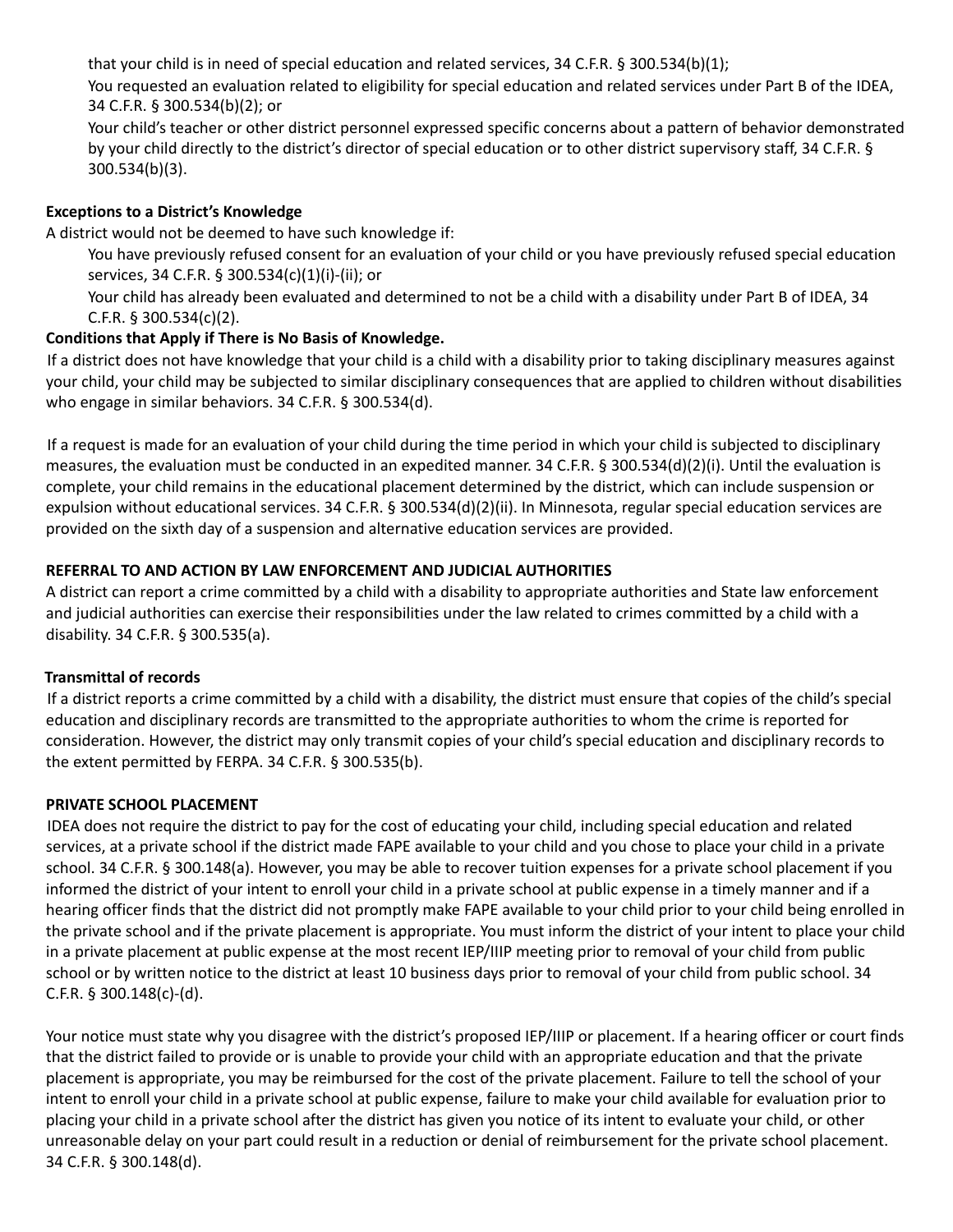A hearing officer cannot reduce or deny the cost of reimbursement if: the district prevented you from being provided with this notice; you did not receive notice of your responsibilities as discussed above in this section; or if compliance with the above requirements would likely result in physical harm to your child and if you failed to provide the required notice because you cannot write in English or if compliance with the above requirements would likely result in serious emotional harm to your child. 34 C.F.R. § 300.148(e).

## **Appendix D**

### **Special Education Advisory Council Operational Procedures**

#### **Guiding Principles**

According to Minnesota Statute 125A.24, school districts must have a special education advisory council that is incorporated into the district's total special education system. The guiding principles of the Achieve Language Academy Parent Advisory Council (PCA) that is established through this statute are to:

- Increase the involvement of parents of children with disabilities in program and district policymaking and decision making;
- Serve as an information source for parents, students, staff, administration, community members, and the Achieve Language Academy Board of Directors regarding special education programs and policies of ALA district; and
- Support the needs of students with disabilities at school committee meetings.

Throughout the course of the school year, the following may be addressed by the Achieve Language Academy Parent Advisory Council:

- Funding issues;
- Extended school year (ESY);
- Legislation that impacts special education at a district level;
- Assistive technology;
- Development of cooperative relationships between general and special education;
- Training and support for parents, families and students with disabilities;
- Serve as a forum for the expression of concerns and recommendations pertaining to the education of students with disabilities at Achieve Language Academy; and/or
- Serveas aresourceforAchieve LanguageAcademy regarding special education issues.

#### **Membership**

The Special Education Advisory Council shall consist of a minimum of 4 and a maximum of10 persons. At Least half of the designated council members must be parents of students with a disability. At least one representative will include students receiving special education services, individuals with a disability, or representatives of community agencies. At Least one will be members of the staff of the school program or district. Members must be at least 16 years and have a basic understanding of issues affecting individuals receiving special education services. A membership coordinator will be appointed by the chairperson. The coordinator will be responsible for maintaining appropriate representation in each membership category- parents, community,staff on the council. Names of new council members will be submitted to the Achieve Language Academy Board of Education annually.

#### **Terms of Office**

Council members shall be appointed to a term of one year and may serve a total of four terms. Terms may be extended at the discretion of the Special Education Advisory Council.

#### **Attendance**

In order to promote cohesiveness and to enable all members of the council to be part of an informed decision making process, all members are encouraged to attend each of the council meetings. Council member who misses two meetings will be contacted by the chair to determine if they are still interested in council membership.

If a member is unable to attend a council meeting, it is expected that they contact Kathy Oelze at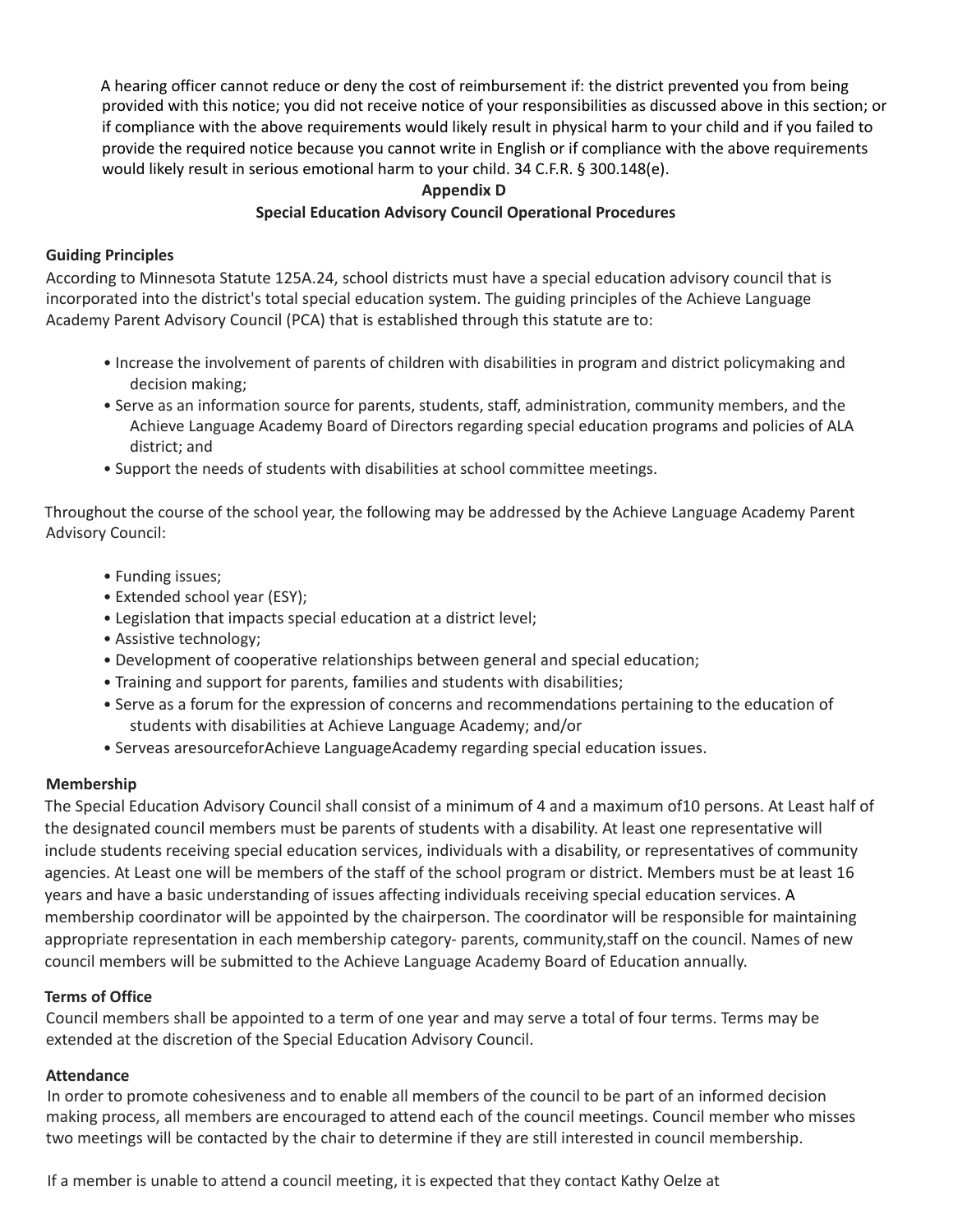koelze@achievemn.org on or before 3:15 p.m. on the day of the meeting.

In case of inclement weather, a council meeting may be canceled or held online. Every effort will be made to contact council members via a phone call to alert them to the cancelation.

### **Meetings**

The SpecialEducation Advisory Council will meet once annually in November. Meetings will be limited, as much as possible, to two hours in length.

#### **Discussion and Information Sharing**

In order to facilitate discussion among all council members, allmembers will be asked to limittheir commentssoas not to prohibit others from speaking. Agendas will be timed so that meetings can be efficient and end on time. If a particular agenda item requires more discussion or more information is needed to make an informed decision, an agenda item may be carried over to the next meeting.

If a council member wishes to bring an item to the council for discussion, they are encouraged to provide the membership with all necessary information to aid in the discussion. If more information is needed, as stated above, the member may be asked to bring it to the next meeting and discussion will be tabled until that time.

If a member wishes the council to discuss an issue that requires outside expertise, they are encouraged to contact a member of the executive committee prior to the executive committee meeting so that the item can be placed on the next agenda and an appropriate speaker can be contacted.

#### **Decision Making**

Alldecisionswillbemadebyconsensus.IftheSpecialEducationAdvisoryCouncil cannot reach consensus majority vote rules. 3/4 of the council membership shall constitute a quorum and must be present for a vote to be taken.

#### **Amendments to Council Guidelines**

Amendments To the council guidelines may be proposed by members. Amendments will be distributed to all members in a draft form at least one month prior to a vote. Amendments will require an affirmative vote by a majority of members present.

Council guidelines will be reviewed at least every two years.

#### **Staff**

The Achieve Language Academy Special Education Coordinator or district Director of Special Education will serve as an ex officio member of the Special Education Advisory Council and assure that a person will be available to record minutes of the Council meetings.

A staff person will type agendas and minutes of all meetings of the council as well as arrange for meeting space. The Coordinator/Director will act as the administrative liaison between the Special Education Advisory Council and the district administration,theSchool Board and the teaching staff. The Coordinator/Director will give an annual report on the status of special education services in the District, will respond to recommendations of the Special Education Advisory Council and report back to the Special Education Advisory Council with a response to the recommendations if necessary.

#### **Officers**

OfficersoftheSpecialEducationAdvisoryCouncilshallconsistofonechairandone secretary. Each officer will have a one-year term. Terms of officers and members shall begin in June. Every effort will be made for the council chair/co chair to be a parent or community member.

#### **Special Education Advisory Council Committees**

The chair with the advice and authorization of the Special Education Advisory Council may establish task forces and study committees to accomplish specific, time limited assignments. Special Education Advisory Council members will be encouraged to participate in a task force or committee.

#### **School District Committees**

RepresentationfromtheSpecialEducationAdvisoryCouncilwillbesolicitedonall school districttaskforces, committees or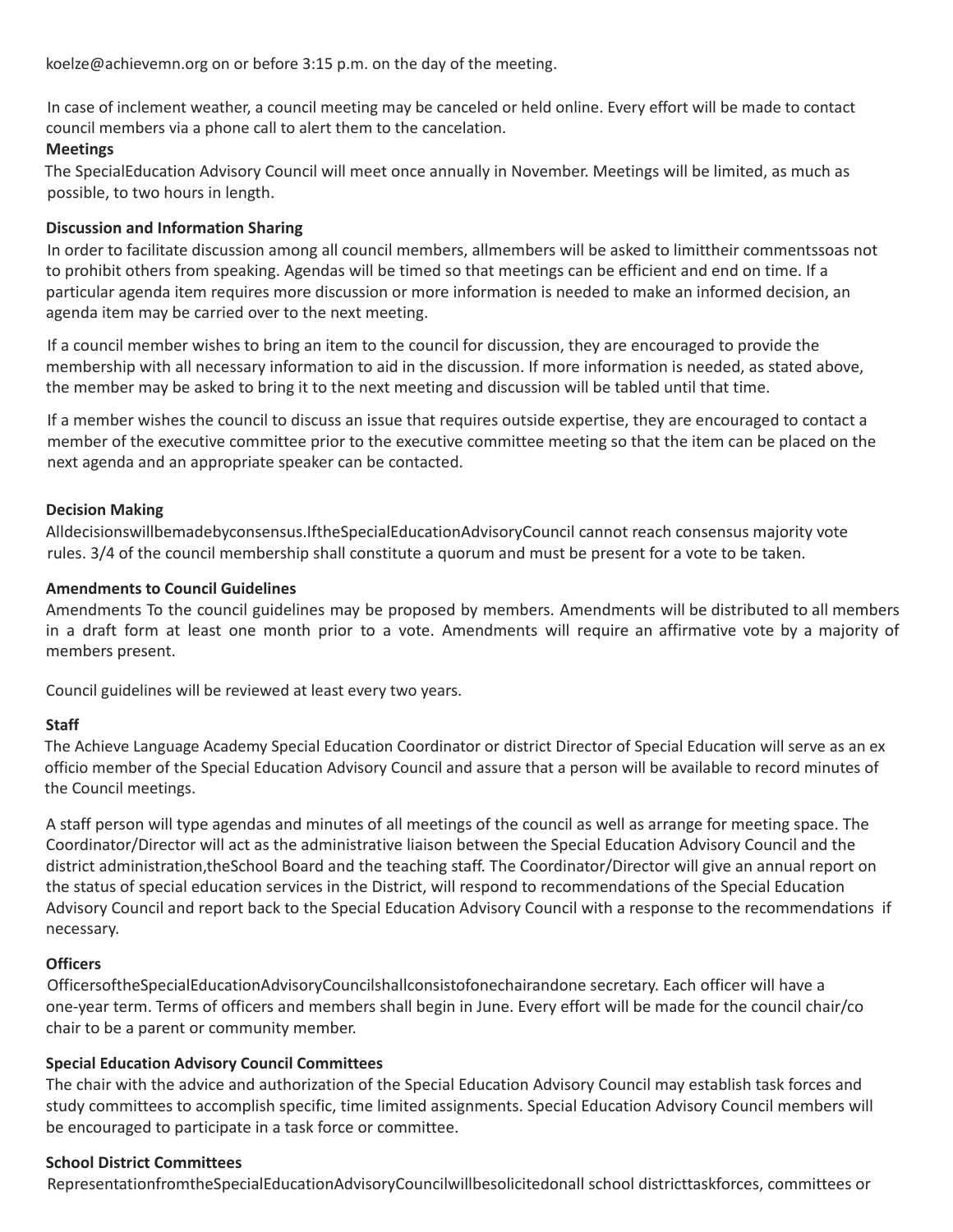groups. TheSpecial Education Advisory Council will appoint the Special Education Advisory Council members to these committees.

## **Appendix E Restrictive Procedures Plan**

The Achieve Language Academy Use of Restrictive Procedures Plan is developed in accordance with Minnesota Statute 125A.0942, Subd. 1, "Schools that intend to use restrictive procedures are required to maintain and make publicly accessible in an electronic format on a school or district Web site or make a paper copy available upon request describing a restrictive procedures plan for children with disabilities."

This plan includes the restrictive procedures the school intends to use; how the school will implement a range of positive behavior strategies and provide links to mental health services; how the school will monitor and review the use of restrictive procedures, including conducting post-use debriefings and convening an oversight committee; and written description and documentation of the training staff completed.

Achieve Language Academy uses restrictive procedures only in response to behavior(s) that constitutes an emergency, even if written into a student's Individualized Education Plan (IEP) or Behavior Support Plan (BSP).

Restrictive procedures may be used only by a licensed special education teacher, school social worker, school psychologist, National Behavior Analyst Board certified behavior analyst, a person with a master's degree in behavior analysis, other licensed education professional, paraprofessional (MINN. STAT. 120B363 (2016)), or mental health professional (MINN. STAT. 245.4871 Subd. 27 (2016)), who has completed the training outlined in this plan.

## *Definitions from Minnesota Statute 125A.0941*

**Restrictive procedures**: the use of physical holding or seclusion in an emergency. Restrictive procedures must not be used to punish or otherwise discipline a child.

**Emergency**: a situation where immediate intervention is needed to protect a child or other individual from physical injury. Emergency does not mean circumstances such as: a child who does not respond to a task or request and instead places his or her head on a desk or hides under a desk or table; a child who does not respond to a staff person's request unless failing to respond would result in physical injury to the child or other individual; or an emergency incident has already occurred and no threat of physical injury currently exists.

**Physical holding**: physical intervention intended to hold a child immobile or limit a child's movement, where body contact is the only source of physical restraint, and where immobilization is used to effectively gain control of a child in order to protect a child or other individual from physical injury. The term physical holding does not mean physical contact that:

- 1. helps a child respond or complete a task;
- 2. assists a child without restricting the child's movement;
- 3. is needed to administer an authorized health-related service or procedures; or
- 4. is needed to physically escort a child when the child does not resist or the child's resistance is minimal.

**Seclusion**: means confining a child alone in a room from which egress in barred. Egress may be barred by an adult locking or closing the door in the room or preventing the child from leaving the room. Removing a child from an activity to a location where the child cannot participate in or observe the activity is not seclusion.

**Mechanical restraint:** the use of devices to limit a student's movement or hold a student immobile. The term does not mean mechanical restraints used to:

- 1. treat a student's medical needs;
- 2. protect a student known to be at risk of injury resulting from lack of coordination or frequent loss of consciousness; or
- 3. position a student with physical disabilities in a manner specified in the student's plan of care.

**Positive behavioral interventions and supports**: means interventions and strategies to improve the school environment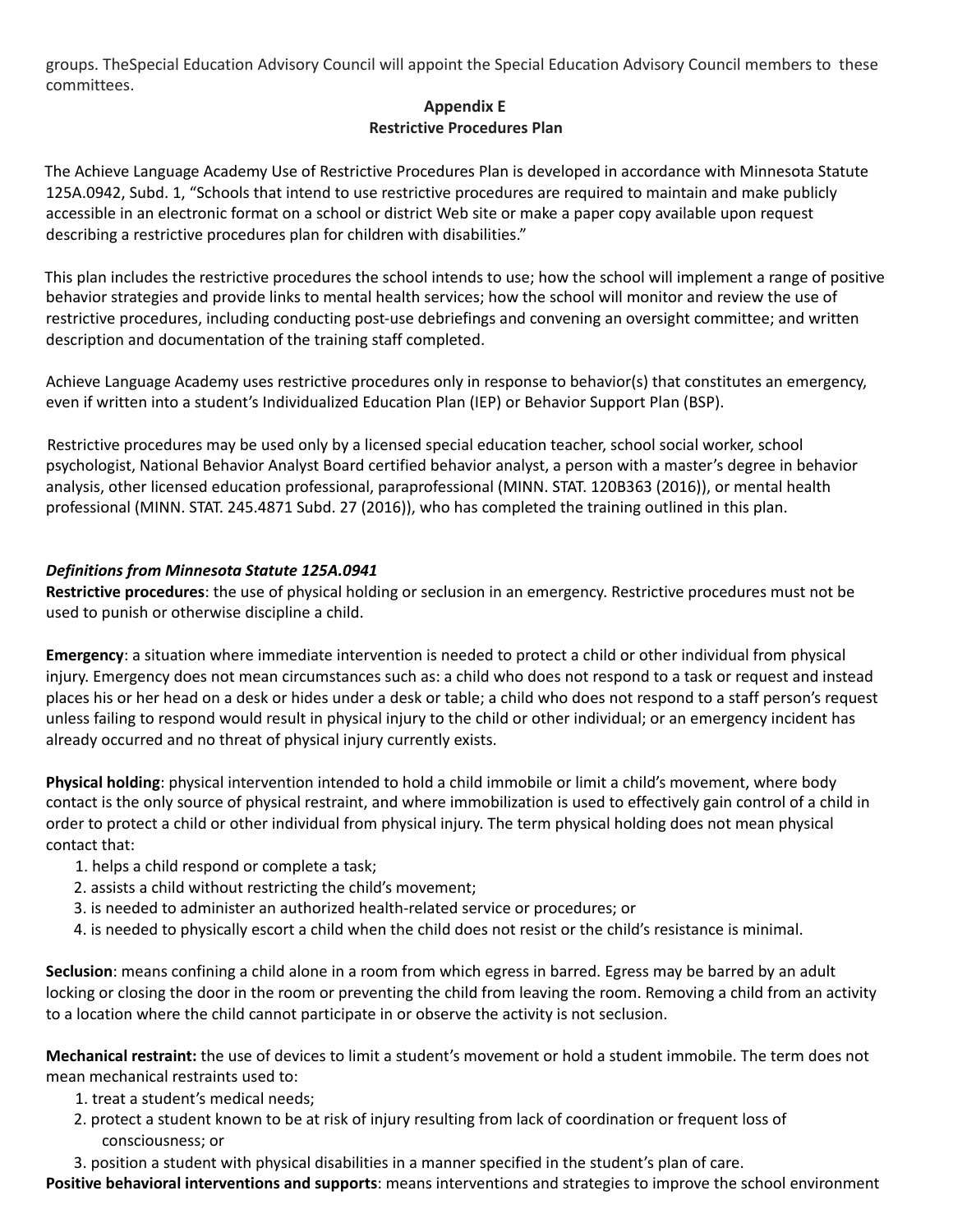and teach children the skills to behave appropriately.

**Prone restraint**: means placing a child in a face down position.

**Functional behavioral assessment (FBA)**: means a process for gathering information to maximize the efficiency of behavioral supports. FBA includes a description of problem behaviors and the identification of events, times, and situations that predict the occurrence and nonoccurrence of the behavior. An FBA also identifies the antecedents, consequences, and reinforcers that maintain the behavior, the possible functions of the behavior, and possible positive alternative behaviors. An FBA includes a variety of data collection methods and sources that facilitate the development of hypotheses and summary statements regarding behavioral patterns.

Prior to using any restrictive procedure, the IEP team must conduct a FBA. The team must also document that it has ruled out any other treatable cause for the behavior, for example, a medical or health condition, for the interfering behavior. (MINN. R. 3525.0210 (2016))

## *Description and Documentation of Staff Training*

Staff who design and use behavioral interventions will complete training in the use of positive feedback and strategies as well as restrictive procedures.

Achieve Language Academy staff members are initially certified through the Crisis Prevention Intervention program (CPI) and receive annual refreshers through the CPI program.

CPI addresses the state requirements for a restrictive procedure training program which includes training on:

- positive behavioral interventions
- communicative intent of behaviors
- relationship building
- alternatives to restrictive procedures, including techniques to identify events and environmental factors that may escalate behavior
- de-escalation methods
- standards for using restrictive procedures only in an emergency
- obtaining emergency medical assistance
- the physiological and psychological impact of physical holding and seclusion

● monitoring and responding to a child's physical signs of distress when physical holding is being used ● recognizing the symptoms of and interventions that may cause positional asphyxia when physical holding is used ● district policies and procedures for timely reporting and documenting each incident involving the use of a restrictive procedure

● school-wide programs on positive behavior strategies

## A database of CPI trained staff is kept on file electronically.

## *Physical Holding, Seclusion and Prohibited Procedures*

# Physical Holding

Physical holding as defined above, may only be used in an emergency as defined above. A program that uses physical holding shall meet the following requirements:

- 1. it is the least intrusive intervention that effectively responds to the emergency;
- 2. physical holding is not used to discipline a noncompliant child;
- 3. physical holding ends when the threat of harm ends and the staff determines the child can safely return to the classroom or activity;
- 4. staff directly observes the child while physical holding is being used;
- 5. each time physical holding is used, the staff person who implements or oversees the physical holding documents, as soon as possible after the incident concludes, the following information:
	- a. a description of the incident that led to the physical holding;

b. why a less restrictive measure failed or was determined by staff to be inappropriate or impractical; c. the time the physical holding began and the time the child was released; and a brief record of the child's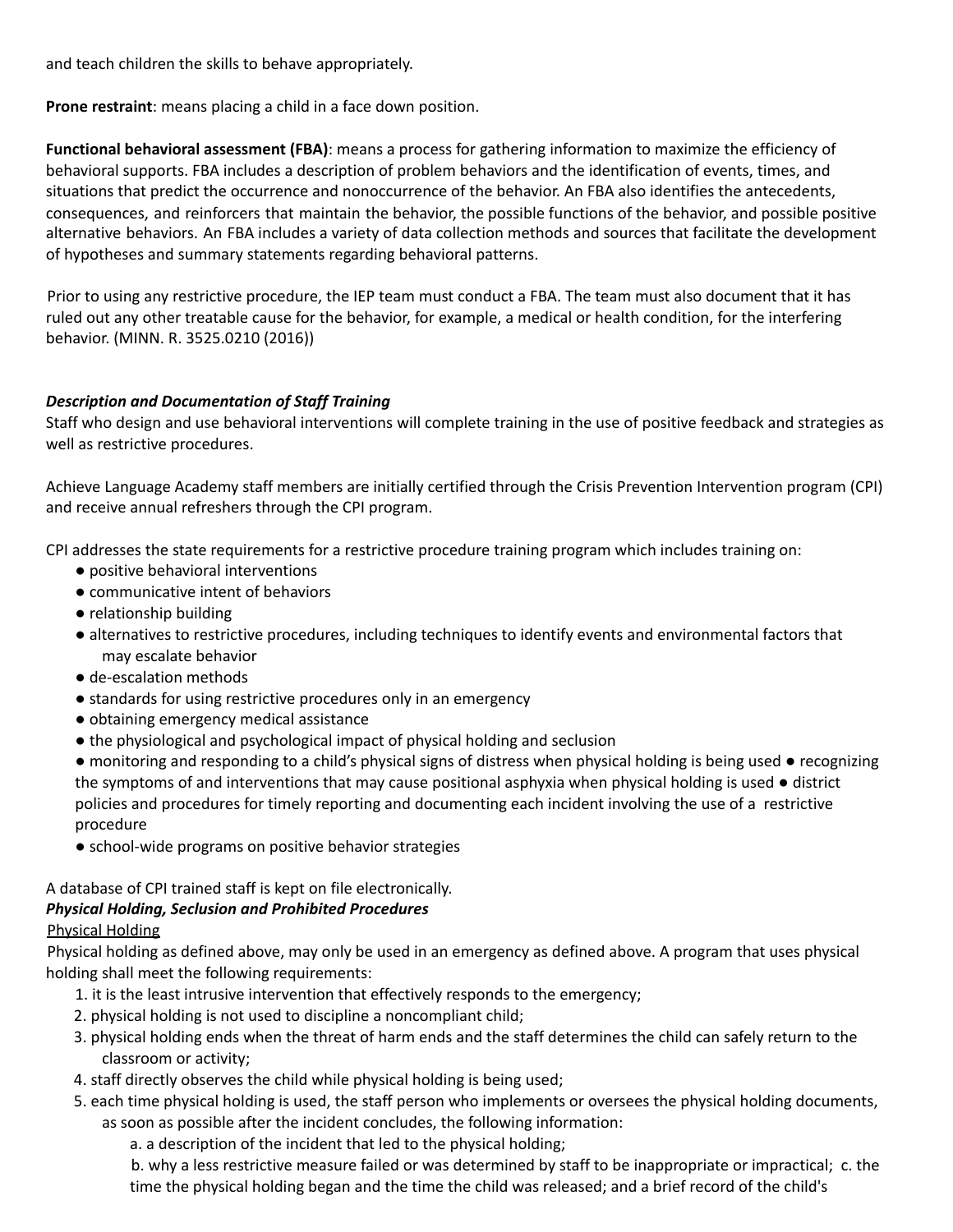behavioral and physical status

Achieve Language Academy uses the following types of CPI physical holds:

- Standing Position Hold
- Team Children's Control Hold
- Team Contract Transport Hold

## **Seclusion**

Achieve Language Academy does not utilize seclusion.

### Prohibited Procedures

The following actions or procedures are considered prohibited by Minnesota Statute. Prohibited actions or procedures will not be used on student:

- 1. engaging in conduct prohibited under Minnesota Statute 121A.58;
- 2. requiring a child to assume and maintain a specified physical position, activity, or posture that induces physical pain;
- 3. totally or partially restricting a child's senses as punishment;

4. presenting an intense sound, light, or other sensory stimuli using smell, taste, substance, or spray as punishment; 5. denying or restricting a child's access to equipment and devices such as walkers, wheelchairs, hearing aids, and communication boards that facilitate the child's functioning, except when temporarily removing the equipment or device is needed to prevent injury to the child or others or serious damage to the equipment or device, in which case the equipment or device shall be returned to the child as soon as possible;

- 6. interacting with a child in a manner that constitutes sexual abuse, neglect, or physical abuse under Minnesota Statute 626.556;
- 7. withholding regularly scheduled meals or water;
- 8. denying access to bathroom facilities; and
- 9. physical holding that restricts or impairs a child's ability to breathe, restricts or impairs a child's ability to communicate distress, places pressure or weight on a child's head, throat, neck, chest, lungs, sternum, diaphragm, back, or abdomen, or results in straddling a child's torso.

Nothing in this section precludes the use of reasonable force under Minnesota Statutes 121A.582; 609.06 subdivision 1; and 609.379.

## *Monitoring the Use of Restrictive Procedures*

Achieve Language Academy's Special Education Coordinator will monitor the use of restrictive procedures through their direct and frequent contact with service providers. Service providers must document the use of restrictive procedures and submit this documentation to coordinators within 24 hours of completion.

Achieve Language Academy will make reasonable efforts to notify the parent on the same day a restrictive procedure is used on the child, or if the school is unable to provide same-day notice, notice will be sent within two days by written or electronic means or as otherwise indicated by the child's parent.

Post-debriefing meetings will be held to review the required documentation:

- 1. a description of the incident that led to the physical hold or seclusion;
- 2. why a less restrictive measure failed or was determined by the staff to be inappropriate or impractical;
- 3. the time the physical holding or seclusion began and the time the child was released; and 4. a brief record of the child's behavioral and physical status.

## IEP Team Response to the Use of Restrictive Procedures

When a restrictive procedure is used, staff must notify the parent/guardian on the same day, or if the school is unable to provide same-day notice, notice must be sent within two days by written or electronic means or as otherwise indicated by the child's parent/guardian. The IEP or BSP must indicate how the parent/guardian wants to be notified when a restrictive procedure has been used.